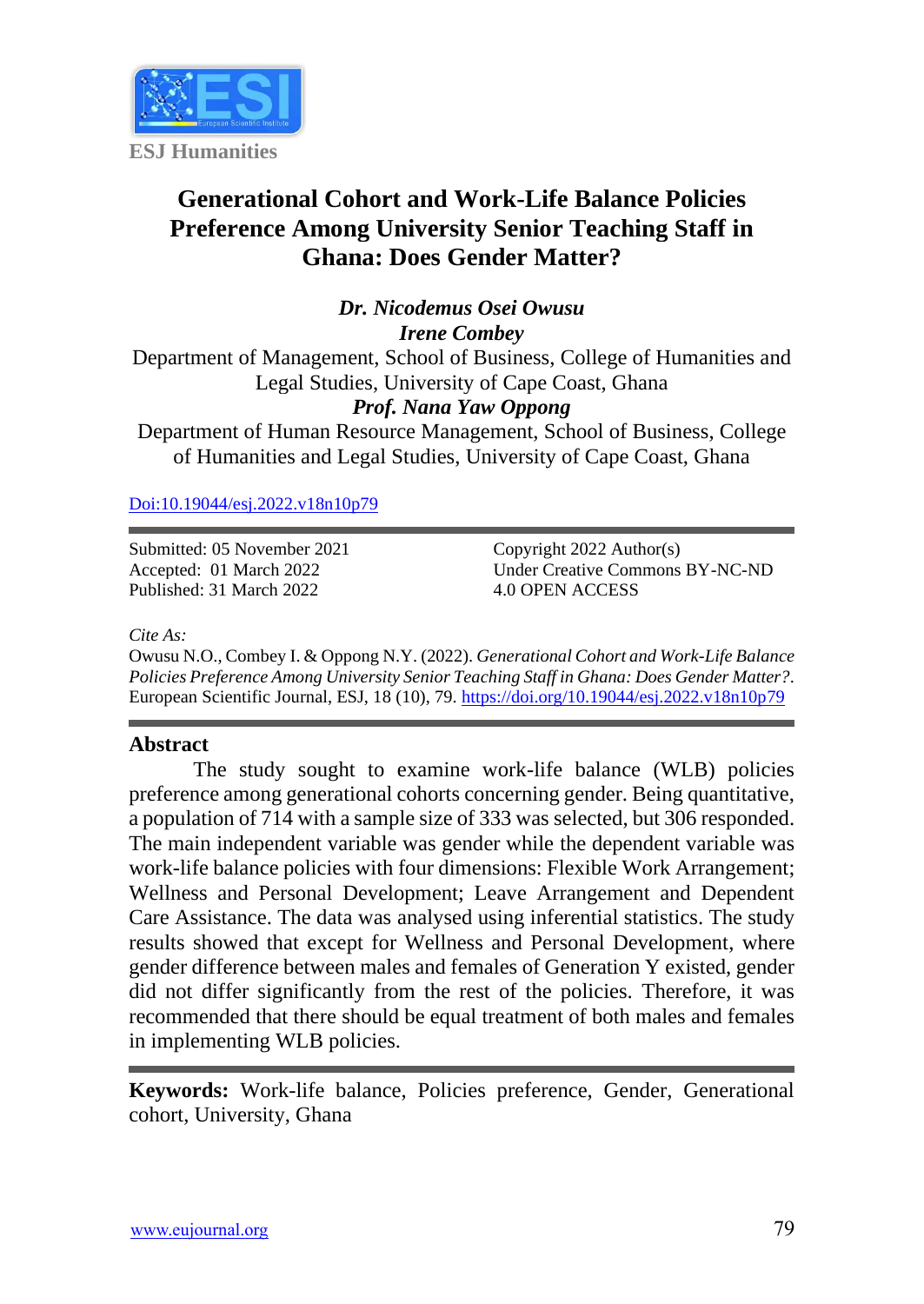#### **Introduction**

In today's world, diversity in the workplace is not only characterised by various racial and or ethnic groups but also, by several employees from various generations. The different generations who work with each other in the same organisations also experience increasing workloads forcing them to work several hours. The ramification of this is that most of these employees spend long hours at their workplaces, reducing staying at home (Kapoor & Solomon, 2011). Such a practice has further deepened the work demands on employees leading to stress and work imbalances, which are harmful to workers' health (Bannai & Tamakoshi, 2014). This is especially true, to a large extent in the tertiary institutions, where most of the staff like the senior academic teaching staff, are supposed to be involved in their job almost at all times. Such an engagement potentially leads to the loss of traditional differences between work-life and family life.

Largely, there are four generational cohorts of employees that are involved in today's work-life balance (WLB) challenges. They include 'Traditionalists' who were born between 1925 and 1945; Baby Boomers (1946 – 1964); Generation X (1965 – 1980), and Generation Y (1981 – 1999) (Lester, Standifer, Schultz & Windsor, 2012). Each of these generations is characterised not only by different time horizons and environments but also affected by various events. Accordingly, there have been huge variations in generational choices and or preferences (Inglehart, 1997; Aydemir, Dinç & Cağlar, 2016). This assertion is backed by the generational cohort theory which explains how generations under normal circumstances share values and viewpoints of the world, and how a generation tends to vary from one another. This suggests that the understanding each generation has about this world differs and these differences shape their opinions, which also have an impact on the behaviours and expectations of each generational cohort at the workplace (Kapoor & Solomon, 2011).

In the context of Ghana, both men and women within each generational cohort have been saddled with the issue of work-life balance (WLB). Women in each of the cohort, for example, besides working in formal paid jobs, are the ones who bear the greater portion of domestic tasks such as child nurturing and making meals for the family causing them to have insufficient time for neither their homes nor professional works (Porter & Ayman, 2010). On the part of men, they still bear their families' financial burdens and need to work long hours outside their homes, which makes them incapable of having enough time for their family members (Annor, 2014). In each of these cases, apart from the work disturbing the family and social lives, the pressures from the family also significantly affect their outputs, particularly those in the tertiary institutions (Mabokela & Mlambo, 2015). In these institutions, most of the staff like the senior academic members are often faced with work-life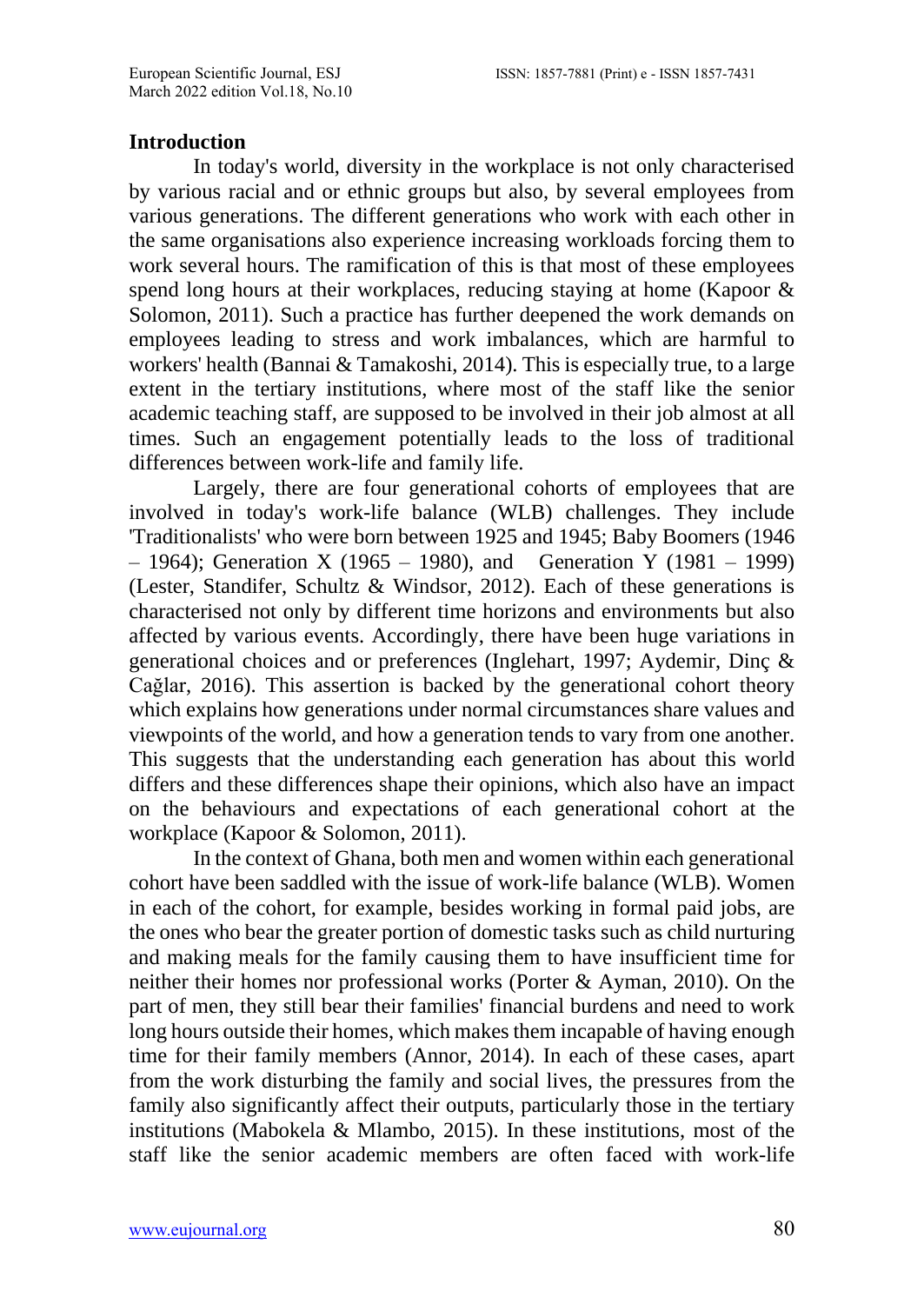imbalances as they often take on the diverse roles of teaching, mentoring, advising, supervising, researching, community services, and institutional assignments. They have to struggle to fulfill these professional roles and their roles as a wife, husband, mother, uncle, or aunt (Annor, 2014; Mabokela & Mlambo, 2015). The magnitude of these roles makes it stressful for them to find stability between their professional and private life.

Consequently, the nature of these synchronous demands in working and family life often calls for workers to relentlessly seek to balance life by taking into account the good WLB policies in their institutions (Burke & Mikkelsen, 2005; Nwagbara, 2020). However, while several WLB policies might have been implemented, we need to be mindful of the probable gendered ways in which they are expected to be used among generations. In other words, gender matters when it comes to understanding the effects of WLB policies *(Doble & Supriya,* 2010). From the point of view of Chung and Lippe (2018), the use and preference for flexible WLB policies among men and women are different in so many ways which lead to different consequences for wellbeing and work intensification. To this end, we need to address WLB across genders, as expectations and coping styles can be seen to be divergent (Baick & Drew, 2006; Parker, 2007).

However, even though many studies have addressed WLB flexible policies and the nuanced gendered ways in which it may mean different things for men and women, there are some caveats that this study attempts to tackle. For example, according to Chung and Lippe (2018), one of the most significant caveats of the earlier studies on this issue is that they are primarily based on qualitative data, with most interviews and observations as research tools. Additionally, even those using quantitative data (Wight, Raley & Bianchi, 2008; Craig & Powell, 2011, 2012) mostly employed data from the developed countries. However, because work cultures and gender norms are different in these Western countries compared to those in Africa, and for that matter Ghana, the genders prefer WLB policies that are expected to be different. Moreover, the fact that they are from different generational cohorts suggests that differences are likely to exist between males and females. Therefore, there is the need to have more evidence from a wider range of countries and in different contexts in Africa to appreciate how WLB policies can lead to different results for men and women across generational cohorts (Chung & Lippe, 2018). In light of this, the study was conducted to unearth the all-inclusive WLB needs of full-time working people of the Ghanaian tertiary sector workforce.

Thus, the purpose of the study was to investigate how WLB policies preference differs with respect to gender among different generational cohorts of senior academic members of the University of Cape Coast, Ghana. Specifically, the focus was on whether female and male elements of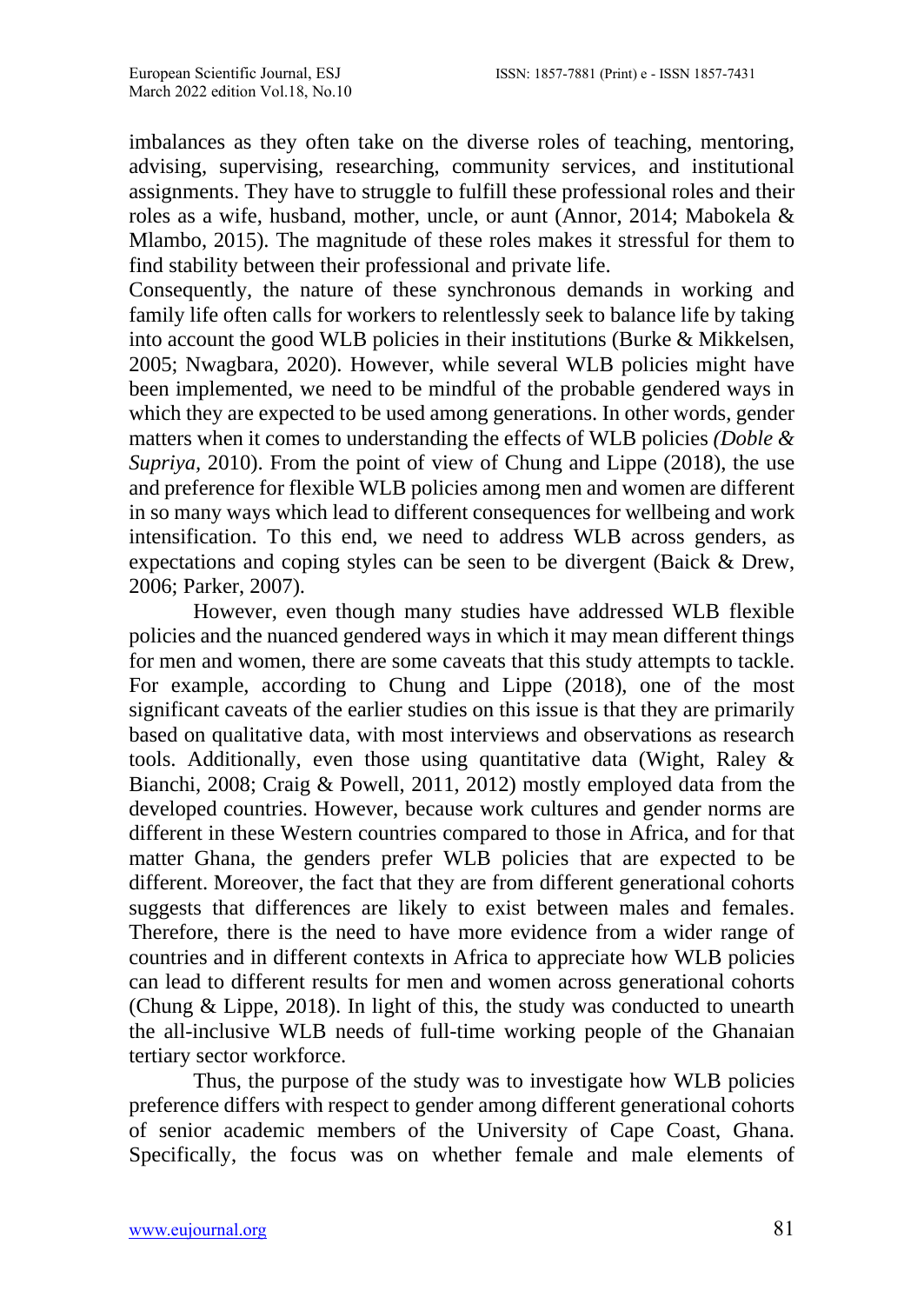generational cohorts differ in their policy priorities across four meaningful WLB policy areas in the context of Ghana.

## **Study Hypothesis**

# H1: **There is a significant difference in WLB policies preference among generational cohorts with respect to gender in the University of Cape Coast senior teaching staff.**

In terms of significance in Ghana, the study contributes to appreciating the variances that pertain to generational cohorts in tertiary institutions in terms of WLB policies preferences by gender. Besides, gender is too broad to be studied without contextualisation (Chung & Lippe, 2018; Chung & Van der Horst, 2018), and so by contextualising the study in terms of institutions, occupation, and country, we are able to gain better insight into WLB policies preferences which will be helpful to organisations in designing genderspecific measures to address work-life imbalances. Finally, the results would augment the existing body of knowledge on generational cohort and WLB policies preferences concerning gender, because no study has been conducted in the context of gender in tertiary institutions in Ghana.

With the study background discussed, the rest of the paper is organised as follows: First, a review is given on the literature, which focuses on the theory underpinning the study, the concepts of generational cohorts, WLB, as well as gender and WLB. The following section focuses on methodology. This is followed by discussions on the findings and ends with the study's conclusions.

#### **Literature Review**

The theory used to support this study was the generational cohort theory, which explains why variations exist between different generations of workers (D'Amato & Herzfeldt, 2008; Edmunds & Turner, 2005). Being advocated by Strauss & Howe (1991), the theory claims that important historic events and social changes in society influence the values, attitudes, views, and disposition of persons within a given cohort. It further explains how historical occurrences and social experiences that happen in the formative stage instead of the later years of persons affect and influence their opinions and values when they grow. That means that historical incidents can shape individual generations in both childhood and adulthood life. The generational cohort theory supports this study because it clarifies how the constituents of the same generation share similar values and perspectives of the world. This would help us understand the extent of the discrepancies and similarities between female and male constituents of generational cohorts in terms of preference for WLB policies in the tertiary institutions in Ghana.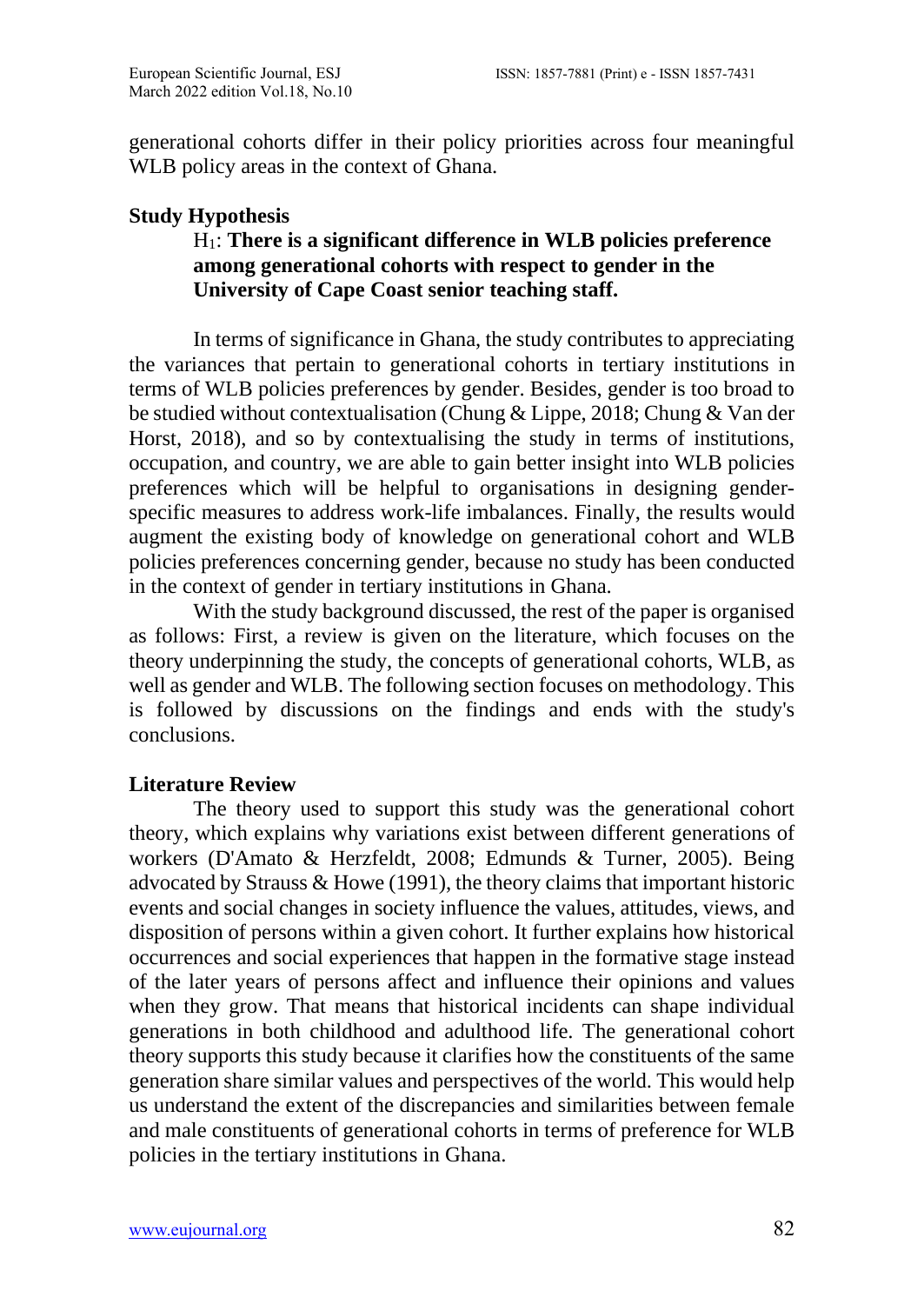# **The Concept of Generational Cohorts**

Mannheim (1998) defines a generation as a group of people who share common habits and culture. This definition is further strengthened by Kupperschimdt (2000) who asserts that generation is a group of people who have the exact date of birth and experiences, and are affected by the same crucial factors during their growing periods. A standard chronological delineation of a "generation" involves a birth period of roughly twenty years (Wilson et al., 2008). The two key factors associated with generation are; date of birth and events associated with the period (Crumpacker & Crumpacker, 2007). Thus, a generation is characterised by the shared attitudes, happenings and inclinations that mature in the environment of social and economic experiences of a well-defined period (Lancaster & Stillman, 2002; Howe & Strauss, 2000).

Considering the above discussion, a generational cohort can be considered to be a group of persons born within the same historical moment and are shaped by common happenings and situations at the time of their youth and adolescence (Howe & Strauss, 2000). In essence, these are the people who during the same period, have experienced comparable real societal and historical events during their years of maturity, a period between late adolescence and early adulthood years (Rogler, 2002). These individuals' lives are moulded by events that happen when they are young and adolescent and have left influential tracks concerning power, organisations and family responsibilities (Arsenault, 2004). Situations that prevailed in their adolescence, such as political, social, economic, and sociological forces, influenced the attitudes and opinions of a cohort (Lancaster & Stillman, 2002). This makes year range a strong defining factor of generational cohorts regardless of geographical location (Lancaster & Stillman, 2002).

# **Frameworks of Cohorts**

There are various compositions of generational cohorts with their year ranges and names. A review of existing literature reveals that names are used to describe the cohorts such as Veterans for the Silent Generation, Baby Busters for Generation X, GenNext or Millenials for Generation Y (Arsenault, 2004). However, Zemke, Raines and Filipczak (1999) had listed the following birth years for the generations: Silent generation (traditionalists) (1922-1943); Baby Boomers (1944-1960); Gen X (1961- 1980); Gen Y (1981-2000). According to Lancaster and Stillman (2002), some birth ranges like that of the Traditionalist, goes as far as forty years' span.

In the context of this study, the Silent Generation (born 1922-1943) who are individuals over 70 years now and therefore are on retirements, are not included. In view of this, this study focuses on the three-generational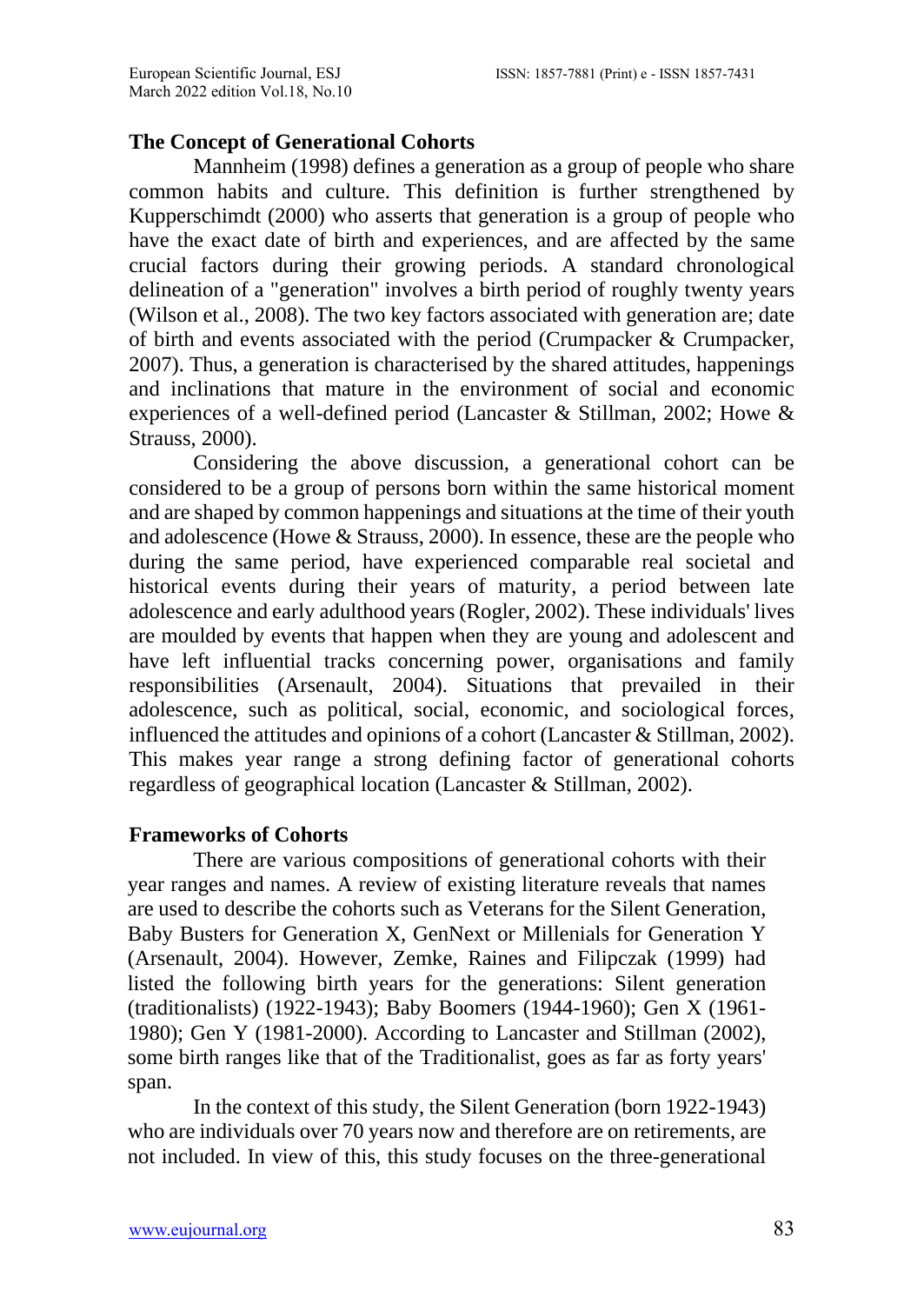cohorts who are currently in the Ghanaian labour force. These are The Baby Boomers (born 1946-1964); Generation X (born 1965-1980), and Generation Y (born 1981-1999). Some studies like that of Oblinger and Oblinger (2005), have shown that there is the development of the fifthgeneration, known by them as the Post Millennials describing those born from 1995 to 2015. These fifth generational cohorts are in their developmental stages since the majority, if not all, are yet to fully join the labour force in Ghana (Labour Force Statistical Report, 2015).

In terms of the characteristics of Generational Cohorts, the Baby Boomer generation is often described as materialistic workaholics who desire self-fulfillment and place a high value on work and the acquisition of things, sometimes at the expense of family (Gentry, Griggs, Deal, Mondore & Cox, 2011). The Generation Xers (GenXers) follow the Baby Boomers (Lyons & Kuron, 2014), and are noted as being comfortable with diversity and change (Gentry et al., 2011), skeptical and individualistic (Constanza, Badger, Fraser, Severt & Gade, 2012), risk-tolerant, and entrepreneurial (Gentry et al., 2011). The Generation Y or the Millennial cohort represents those born since 1981. They are characterized as coming of age in an era of 24-hour web-based connectedness, possessing an inflated sense of self, and believing that they can achieve anything (Deyoe & Fox, 2012). They are also considered to be socially conscious but highly cynical and narcissistic (Costanza et al., 2012).

# **Work-Life Balance (WLB)**

WLB is generally defined in so many ways. For example, Grzywacz and Carlson (2007) considered WLB as the "accomplishment of role-related expectations that are negotiated and shared between an individual and his/her role-related partners in the work and family domains" (p. 66). Greenhaus, Collins and Shaw (2003), on the other hand, define it as "the extent to which an individual is equally engaged in, and equally satisfied with his or her work role and family role" (p. 513). However, in the context of this paper, the understanding of WLB is based on the notion that, both paid work and social life must be less visible as priorities that are competing with each other but as complementary sides of a full life. While this viewpoint may consider different factors, it takes into account the social and contextual matters, as well as organisational based issues. In a sense, this perspective is in line with Clarke, Koch and Hill (2004), who opined that in general, WLB has to do with an acceptable degree of 'fit' between the numerous responsibilities in an individual's life. Thus, the core thrust of WLB is that work and private lives should be seen more as harmonising ingredients of a complete life than as competing priorities.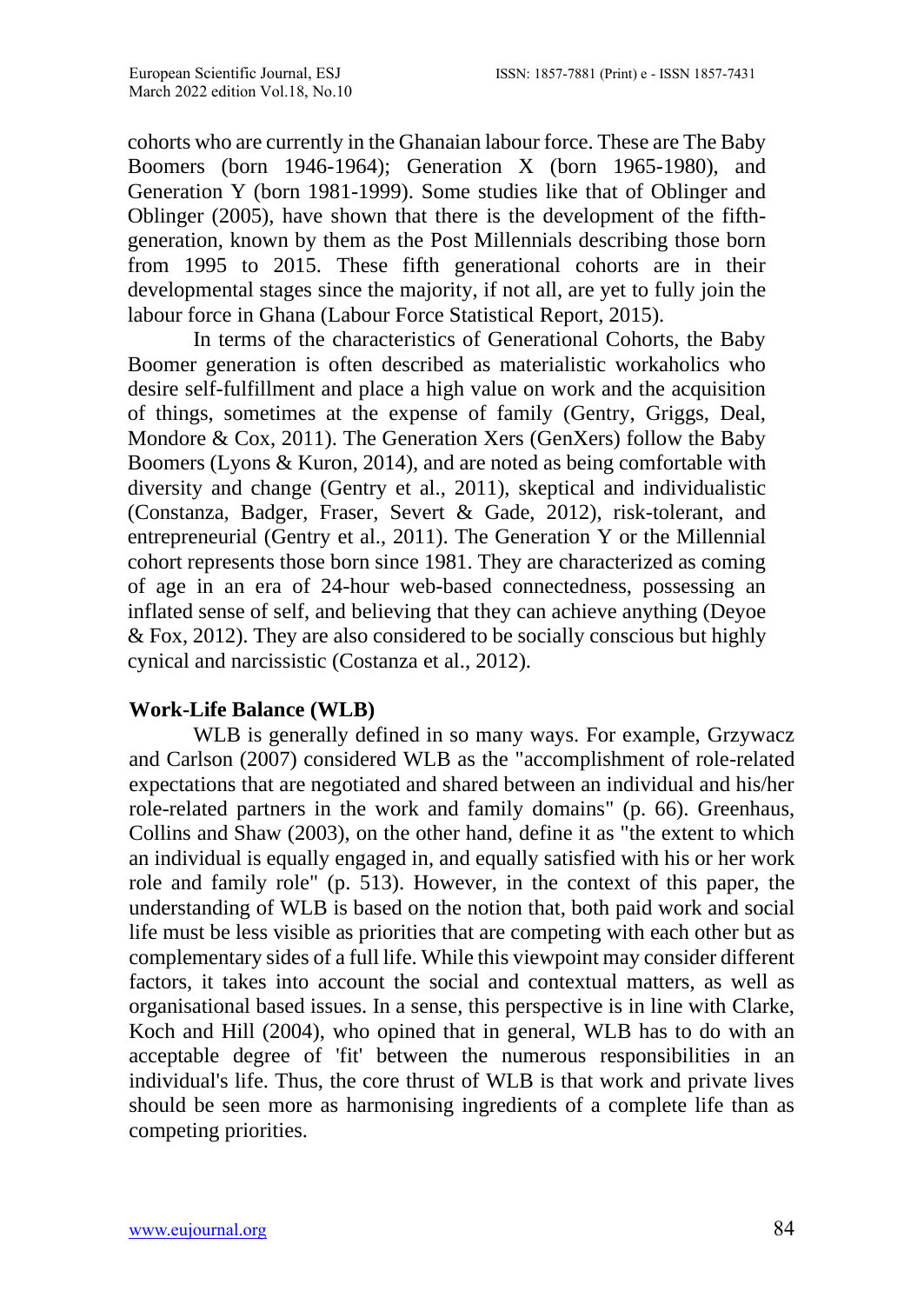There are three major components to WLB: balance: time, involvement and satisfaction (Greenhaus et al., 2003). Time balance involves dedicating suitable quantities of time to work and life roles. Involvement balance implies obtaining identical intensities of psychological rendezvous in work and life roles. Satisfaction balance is getting equivalent degrees of contentment from work and life roles. The contention is that WLB is a type of inter-role divergence where responsibility demands emanating from the work and life spheres of influence are jointly incompatible in certain ways (Lewis, 2008). Pasamar and Valle (2015) have argued that lack of WLB can endanger an individual's health and well-being, subsequently affecting productivity, commitment, and employee turnover. Additionally, Felstead, Gallie and Green (2002) opined that the absence of WLB can significantly impact an individual's psychological and mental state.

### **Gender and Work-Life Balance**

According to Fapohunda (2014), gender is one of the general dimensions on which variations in status are based. To the author, gender is a socially constructed concept that lays down the socially and culturally agreed roles that males and females are expected to perform. It comprises those social, cultural and physiological facets related to males and females through specific social contexts. The roles of females and males are often described variously in different cultures. Women's domestic tasks and childcare activities often affect the nature of work they tend to like, and the relationship between WLB policies like flexible working and work-family conflict has different consequences for men and women (Van der Lippe, Van Breeschoten & Van Hek, 2019). Moreover, different WLB policy arrangements may not have the same results for men and women. For example, WLB policies established by governments and organisations tend to permit women, especially those with dependent children, to work fewer hours to intensify the time available for their family and other responsibilities (Fujimoto, Azmat & Härtel, 2012). On the other hand, men usually have to handle imbalanced prospects of personal life, as they are typical to work full time, since they are the ones who are expected to bear the family's financial responsibilities (Lewis, Brannen & Nilsen, 2009). Despite these disparities between men's and women's working patterns, there are serious challenges faced by full-time working women. Pocock, Skinner and Pisaniello (2010) revealed that women have been found to have higher work-life interference per hour worked and more dissatisfaction than men when working for more than 35 hours per week, hence a higher preference to reduce their work hours men do. To this end, in advancing a better understanding in this changing world of work, we need to understand that there are disparities in expectations and handling styles across genders (Baick & Drew, 2006; Klapper & Parker, 2011).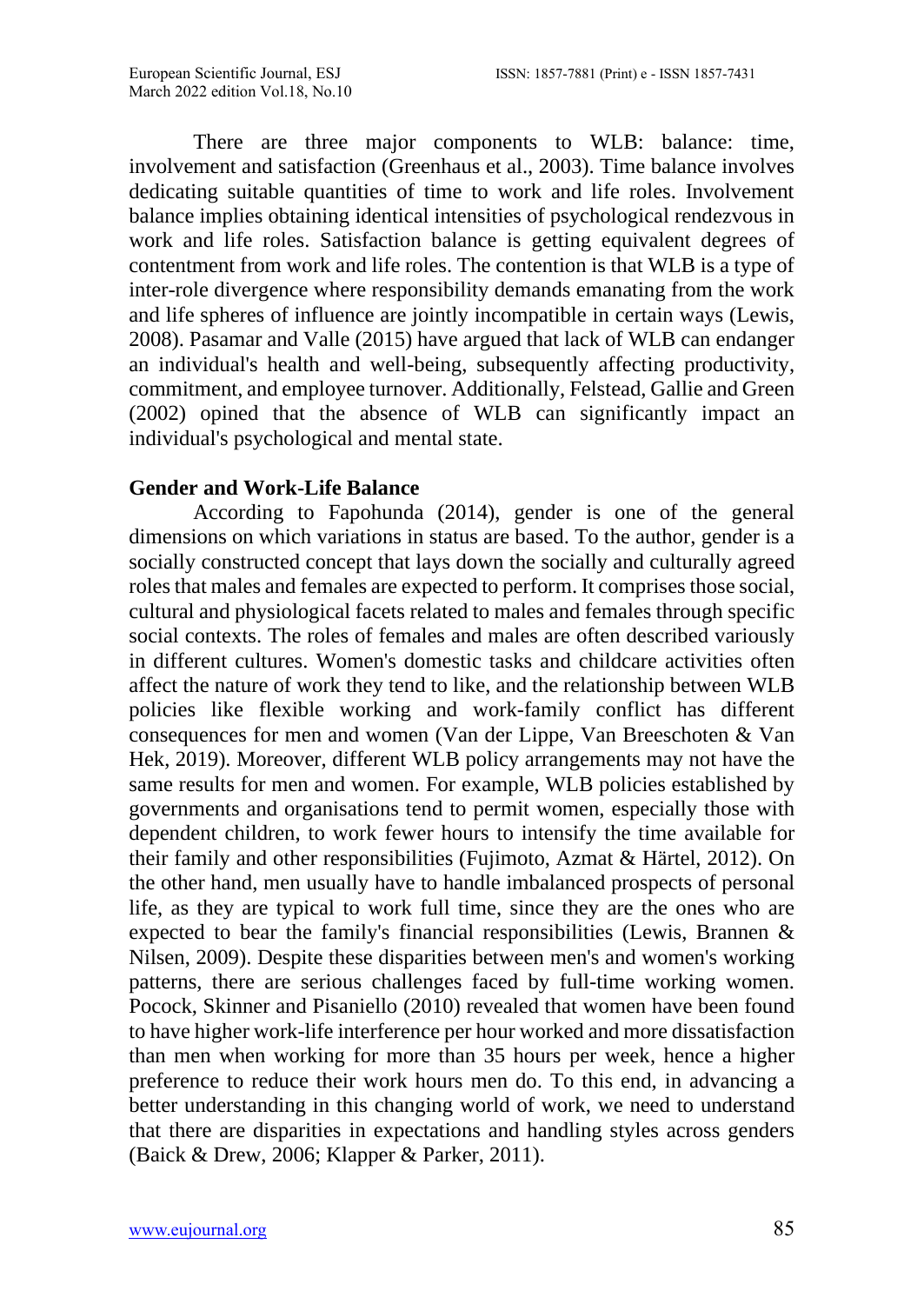In the context of Africa, even though domestic tasks and the labour market compete for women's time and energy, and therefore have difficulties in having WLB, most young women would rather prefer to have careers than to stay at home (Fapohunda, 2018). In the same vein, men are realising that work alone may not give satisfaction and want a balance between paid work and private responsibilities without maltreatment at work (Nwagbara, 2020). They are often seeking substitutes and flexibility, as this is to help them have more time with their families, even though working less implies a smaller income (Oloyede, 2012).

### **Research Method**

This study employed the quantitative research approach with a descriptive survey design. The population was made up of all senior academic members of the University of Cape Coast, which numbered 714. This was made up of 580 males and 134 females. Per the distribution of senior staff population by cohorts, Baby Boomers were 188, Gen X were 360 and Gen Y were 166 (University of Cape Coast Directorate of Human Resource, 2018).

The sample size was 333 respondents and this was carefully chosen based on the G-Power version 3.1.9.2 software, which gave a sample of 302. Ten percent was included to accommodate the nonresponse rate, bringing the sample size to 333. G-power was used because it was considered the most expedient method to compute power using power analysis software (Erdfelder, Faul & Buchner, 1996). Besides, G-Power prevents the use of complex tables and formula works and offers the researcher the power to include the "test family" (e.g., t-tests, F tests), the type of power analysis (i.e., a priori), and the input parameters (i.e., tails(s), effect size, power, etc.). This, therefore, tailors the sample size more closely to the research in question.

For the sampling procedure, stratified random sampling was employed. The researchers considered it imperative to gain information about key subgroups of the population, which is the teaching staff in their respective cohorts namely: Baby Boomers, Generation X and Generation Y. This method was used taking into consideration Sarantakos (1993) and McBurney (2001) recommendation that, if the population one intends to survey has identifiable subgroups, a stratified random sample can be used to improve accuracy. After the stratification procedure, simple random sampling was employed to select the respondents from each stratum.

About the data collection instrument, a questionnaire was employed. A set of written questionnaires on WLB was adopted from Lingard and Francis (2005) after a thorough review of extant literature. The questionnaires were 20 and dealt with the extent to which senior academic members agreed that certain WLB policies were preferred in terms of balancing their lives. It was a five-point rating scale on level of agreement, with one (1) indicating "least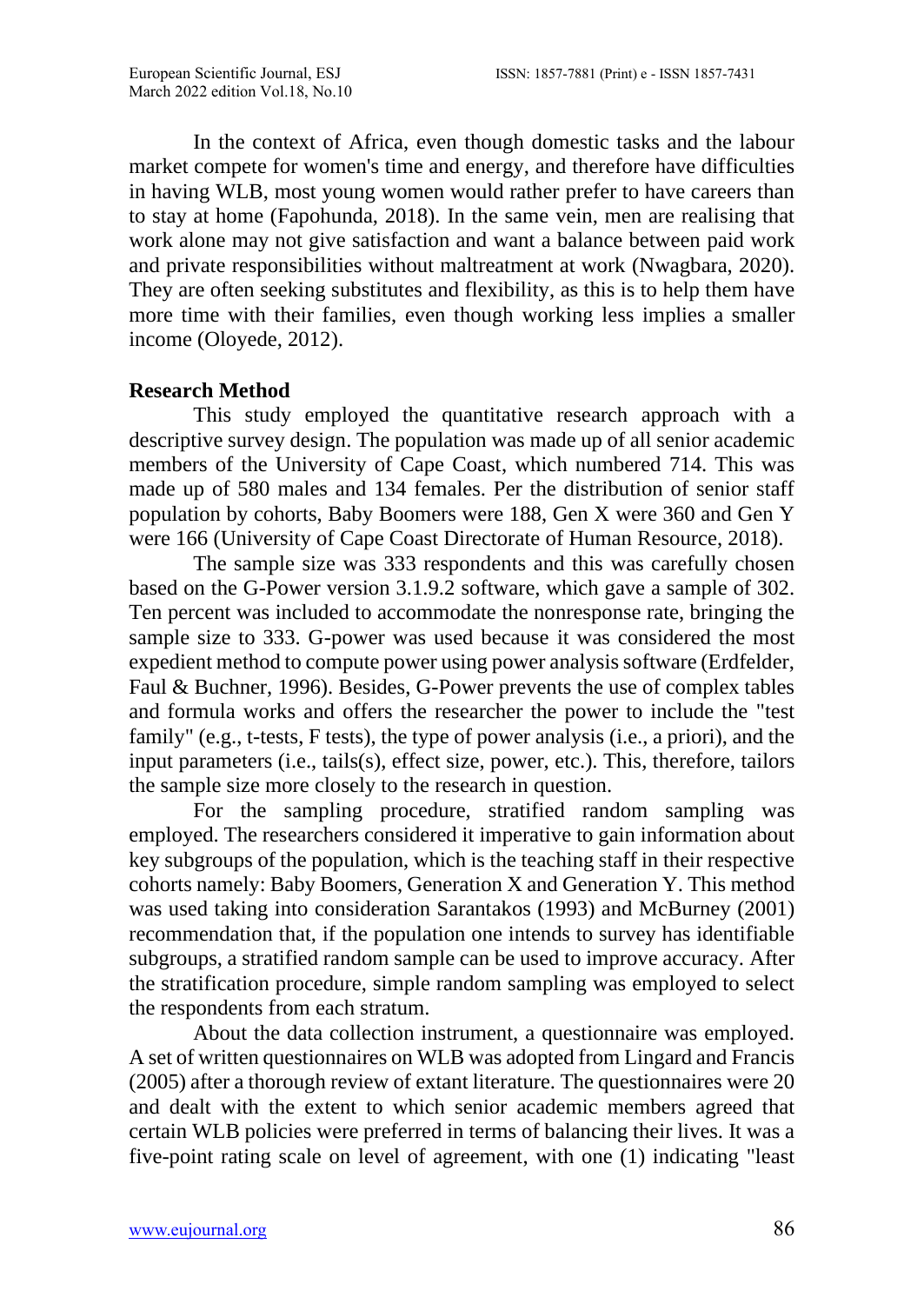level of agreement" and five (5) meaning "highest level of agreement" to the policies. The questionnaire was self-administered and the respondents were comfortable responding to the questionnaire because of the assurance of strict confidentiality. There was a 93.39 percent return rate of administered questionnaires representing 311, of which five had incomplete information. Thus, a total of 306 were used for the final analysis.

In processing and analysing the data, the completed questionnaires were edited for consistency and clarity, coded and entered into SPSS version 22.0. The study objective was analysed based on the hypothesis below:

# H1: **There is a significant difference in work-life balance policies preference among a generational cohort of senior academic members with respect to gender at the University of Cape Coast.**

The testing of the hypothesis was divided into three, based on the generational cohorts. This was analysed using a multivariate analysis of variance (MANOVA) in order to authenticate whether there was a WLB preference within the gender of each generational cohort. The dependent variables were the WLB policy constructs while the independent variable was gender. These policy constructs were Wellness and Personal Development; Flexible Work Arrangement; Leave Arrangement and Dependent Care Assistance. In all aspects, the analysis was expected to reveal the results of the MANOVA, which would provide the combined effect of the differences that exist between all the dependent and independent variables. Even in situations where we failed to reject the null hypothesis, the researchers went further to do a follow-up test to see how each dependent variable differed from the independent variable.

# **Results and Discussions**

The demographic information gathered on the respondents showed that 154 of teaching staff representing 50.8 percent, fall within the Generation X cohort, followed by 80 Baby Boomers representing 26.4 percent, and finally, 72 Generation Y representing 23.7 percent. This outcome is not surprising because many of the teaching staff who are Baby boomers are retiring because of the mandatory retirement age in Ghana (Labour Force Survey Report of Ghana, 2015) while Gen Y is now coming on board due to their age and educational qualifications. In terms of gender, the result indicated that 202 males representing 66 percent labour force of teaching staff dominated, while the females were 104 representing 34 percent. Although there have been improvements, more needs to be done.

In the case of testing the hypothesis formulated, the results for various generational cohorts in terms of gender are presented in the tables below.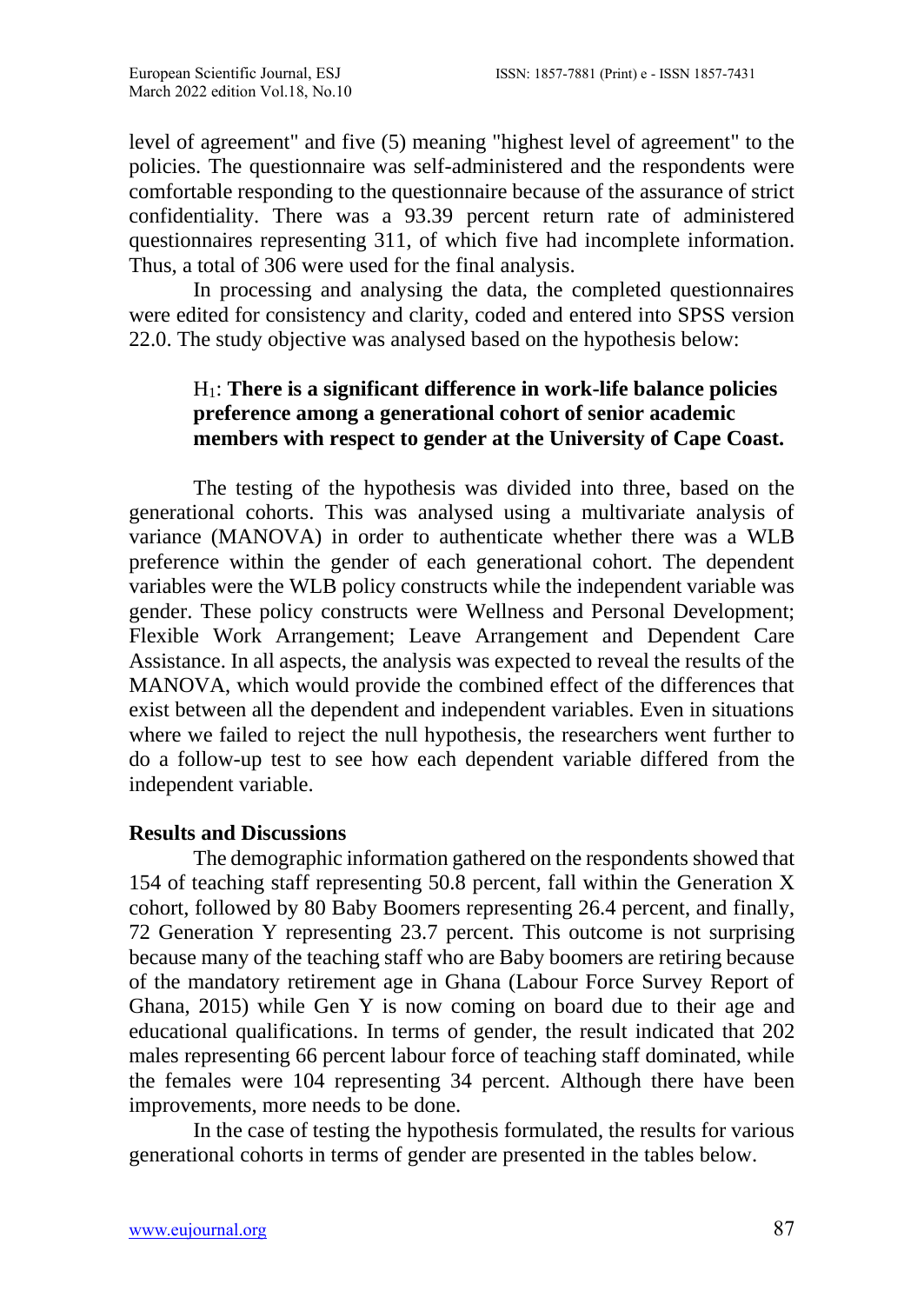# **Generation Y**

Table 1 presents the results of the MANOVA at the 0.05 level with Gender as the independent variable and WLB constructs as the dependent variables. **Table1:** MANOVA of WLB Polices Within Gender of Gen. Y

| <b>TableT:</b> MANOVA OF WLB POLICES WITHIN GENGER OF GEN. T |                    |            |                      |        |          |         |  |  |
|--------------------------------------------------------------|--------------------|------------|----------------------|--------|----------|---------|--|--|
|                                                              |                    | Hypothesis |                      |        |          |         |  |  |
| Effect                                                       |                    | Value      | F                    | sis df | Error df | p-value |  |  |
| Intercept                                                    | Pillai's Trace     | .976       | 668.107 <sup>b</sup> | 4.000  | 67.000   | .000    |  |  |
|                                                              | Wilks' Lambda      | .024       | 668.107 <sup>b</sup> | 4.000  | 67.000   | .000    |  |  |
|                                                              | Hotelling's Trace  | 39.887     | 668.107 <sup>b</sup> | 4.000  | 67,000   | .000    |  |  |
|                                                              | Roy's Largest Root | 39.887     | 668.107 <sup>b</sup> | 4.000  | 67.000   | .000    |  |  |
| Gender                                                       | Pillai's Trace     | .103       | 1.923 <sup>b</sup>   | 4.000  | 67,000   | .117    |  |  |
|                                                              | Wilks' Lambda      | .897       | 1.923 <sup>b</sup>   | 4.000  | 67,000   | .117    |  |  |
|                                                              | Hotelling's Trace  | .115       | 1.923 <sup>b</sup>   | 4.000  | 67,000   | .117    |  |  |
|                                                              | Roy's Largest Root | .115       | 1.923 <sup>b</sup>   | 4.000  | 67.000   | .117    |  |  |
|                                                              |                    |            |                      |        |          |         |  |  |

Source: Field Survey (2019)

The results presented in Table 1 indicate no statistically significant difference at the  $p<0.05$  level in the preference of importance in WLB policies within the gender of Generational Y  $[F= 1.923, p<0.05]$ . From the results presented in Table 1, the Sig Value of F-Stats of 1.923 is 0.117, which is greater than the significance level of 0.05. Thus, we fail to reject the null hypothesis that "There is no significant difference of work-life balance policies preference among generational Y cohort concerning gender among teaching staff in the University of Cape Coast" and conclude that the means among the different gender of Generational Y are equal with regards to their preference on importance of WLB policies.

As earlier indicated, a follow-up analysis was done to find out the individual effects, and the results were presented in Table 2.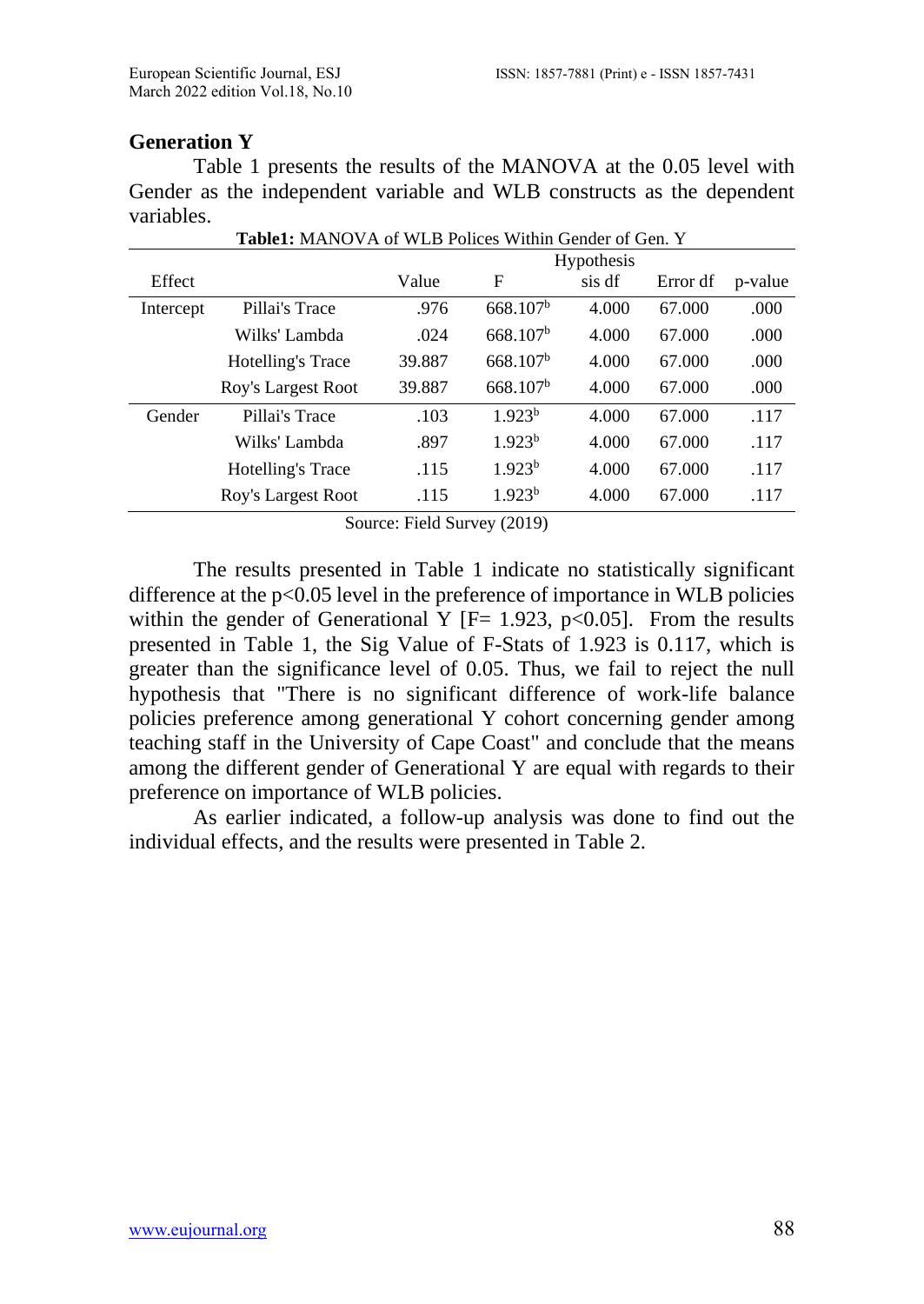| Dependent | Independent   | Mean   | Standard  | Df | F     | p-value   |
|-----------|---------------|--------|-----------|----|-------|-----------|
| Variable  | Variable      |        | Deviation |    |       |           |
| FWA C     | <b>MALE</b>   | 2.9952 | 0.67497   |    | 0.21  | 0.885     |
|           | <b>FEMALE</b> | 3.0200 | 0.76357   |    |       |           |
| LA C      | <b>MALE</b>   | 3.1952 | 0.73184   | 1  | 1.629 | 0.206     |
|           | <b>FEMALE</b> | 3.4200 | 0.74343   |    |       |           |
| WPD C     | <b>MALE</b>   | 3.0536 | 0.78580   | 1  | 6.781 | $0.011**$ |
|           | <b>FEMALE</b> | 3.5667 | 0.87576   |    |       |           |
| DCA C     | <b>MALE</b>   | 3.0397 | 0.70308   |    | 0.794 | 0.376     |
|           | <b>FEMALE</b> | 3.1889 | 0.69719   |    |       |           |
|           |               |        |           |    |       |           |

**Table 2:** Test of Between Subjects Effects of Generation Y for Gender

Source: Field Survey (2019)

**Key:** WPD\_C = Wellness and Personal Development Construct

FWA\_C = Flexible Work Arrangement Construct

LA\_C = Leave Arrangement Construct

DCA C = Dependent Care Assistance Construct

From Table 2, the results indicate that there was a statistically significant difference between Gender (male, female) of Generation Y concerning the Wellness and Personal Development Construct  $(F | I] =$ 6.781,  $p < 0.05$ ). In this case, the mean difference value was 0.5131 in favour of Females. With the mean score, Male (M=3.0536, SD= 0.78580) was significantly different from Female (M=3.5667, SD= 0.87576). This tends to support the findings of Lingard  $&$  Francis (2005), where females showed a higher preference for wellness and personal development initiative.

However, gender did not differ significantly from Flexible Work Arrangement, Leave Arrangement and Dependent Care Assistance [F (1)  $<$  1.630, p $>$ 0.05]. According to the means and contrary to the expectation, each WLB Policy Construct was valued virtually the same by Male and Female, with Wellness and Personal Development being an exception. Therefore, the hypothesis "There is no significant difference in work-life balance policies preference among generational Y cohort regarding gender among teaching staff in the University of Cape Coast" was partially supported.

#### **Generation X**

With regards to Generation X, the result of the MANOVA at the 0.05 level was presented in Table 3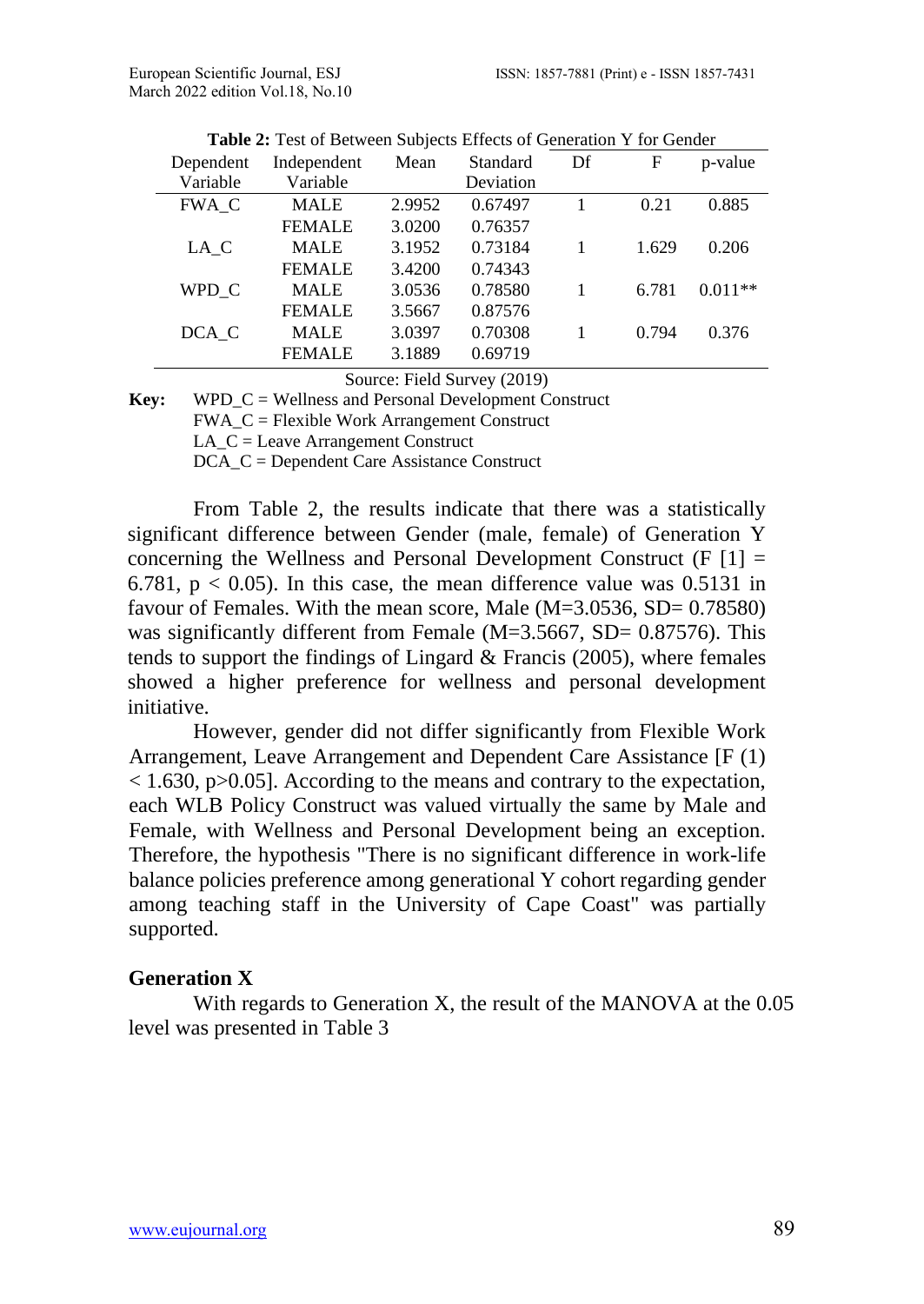| Effect    |                    | Value  | F                     | Hypothesis df      | Error df | p-value         |
|-----------|--------------------|--------|-----------------------|--------------------|----------|-----------------|
| Intercept | Pillai's Trace     | .974   | 1411.509 <sup>b</sup> | 4.000              | 149.000  | .000            |
|           | Wilks' Lambda      | .026   | 1411.509 <sup>b</sup> | 4.000              | 149.000  | .000            |
|           | Hotelling's Trace  | 37.893 | 1411.509 <sup>b</sup> | 4.000              | 149.000  | .000            |
|           | Roy's Largest Root | 37.893 | 1411.509 <sup>b</sup> | 4.000              | 149.000  | .000            |
| Gender    | Pillai's Trace     | .045   | 1.740 <sup>b</sup>    | 4.000              | 149.000  | .144            |
|           | Wilks' Lambda      | .955   | 1.740 <sup>b</sup>    | 4.000              | 149.000  | .144            |
|           | Hotelling's Trace  | .047   | 1.740 <sup>b</sup>    | 4.000              | 149.000  | .144            |
|           | Roy's Largest Root |        |                       |                    |          |                 |
|           |                    | .047   |                       | 1.740 <sup>b</sup> | 4.000    | 149.000<br>.144 |

**Table 3:** MANOVA of Work-life balance Policies within Gender of Gen. X

Source: Field Survey (2019)

The Table 3 result indicates no statistically significant difference at the p<0.05 level in the preference of importance in WLB policies within the gender of Generational X  $[F= 1.740, p<0.05]$ . From Table 3, the pvalue of F-Stats of 1.740 is 0.144, greater than the significance level of 0.05. Thus, we fail to reject the null hypothesis that "There is no significant difference of WLB policies preference among generational X cohort with respect to gender among teaching staff in the University of Cape Coast" and conclude that means among the different gender of Generational X are equal with regards to their preference on importance of WLB policies. This tends to support the findings of Antecol, Bedard, and Stearns (2016) who noted that Gen X had "career moms" and as this took place in their early stages, they became aware that they would have to choose, as their mums did. This has made this generation natural allies with women on "work-life balance" challenges and has more advanced opinions on the potentials of females, hence exhibiting more balance between male and female ways of reasoning and working.

| <b>Table 4: Test of Between Subjects Effects of Generation X for Gender</b> |               |                   |         |    |       |         |  |
|-----------------------------------------------------------------------------|---------------|-------------------|---------|----|-------|---------|--|
| Dependent                                                                   | Independent   | Mean<br>Standard  |         | Df | F     | p-value |  |
| Variable                                                                    | Variable      | Deviation         |         |    |       |         |  |
| FWA C                                                                       | <b>MALE</b>   | 0.64955<br>2.6552 |         |    | 3.103 | 0.080   |  |
|                                                                             | <b>FEMALE</b> | 2.8694            | 0.80576 |    |       |         |  |
| $L_C$                                                                       | <b>MALE</b>   | 3.0705            | 0.67879 |    | 1.500 | 0.223   |  |
|                                                                             | <b>FEMALE</b> | 3.2122            | 0.64731 |    |       |         |  |
| WPD C                                                                       | <b>MALE</b>   | 2.9429            | 0.77851 |    | 0.015 | 0.901   |  |
|                                                                             | <b>FEMALE</b> | 2.9592            | 0.72051 |    |       |         |  |
| DCA C                                                                       | <b>MALE</b>   | 2.9032            | 0.66578 |    | 0.397 | 0.530   |  |
|                                                                             | <b>FEMALE</b> | 2.8333            | 0.58333 |    |       |         |  |

To find out the individual effects, a follow-up analysis was done and the results were presented in Table 4.

Source: Field Survey (2019)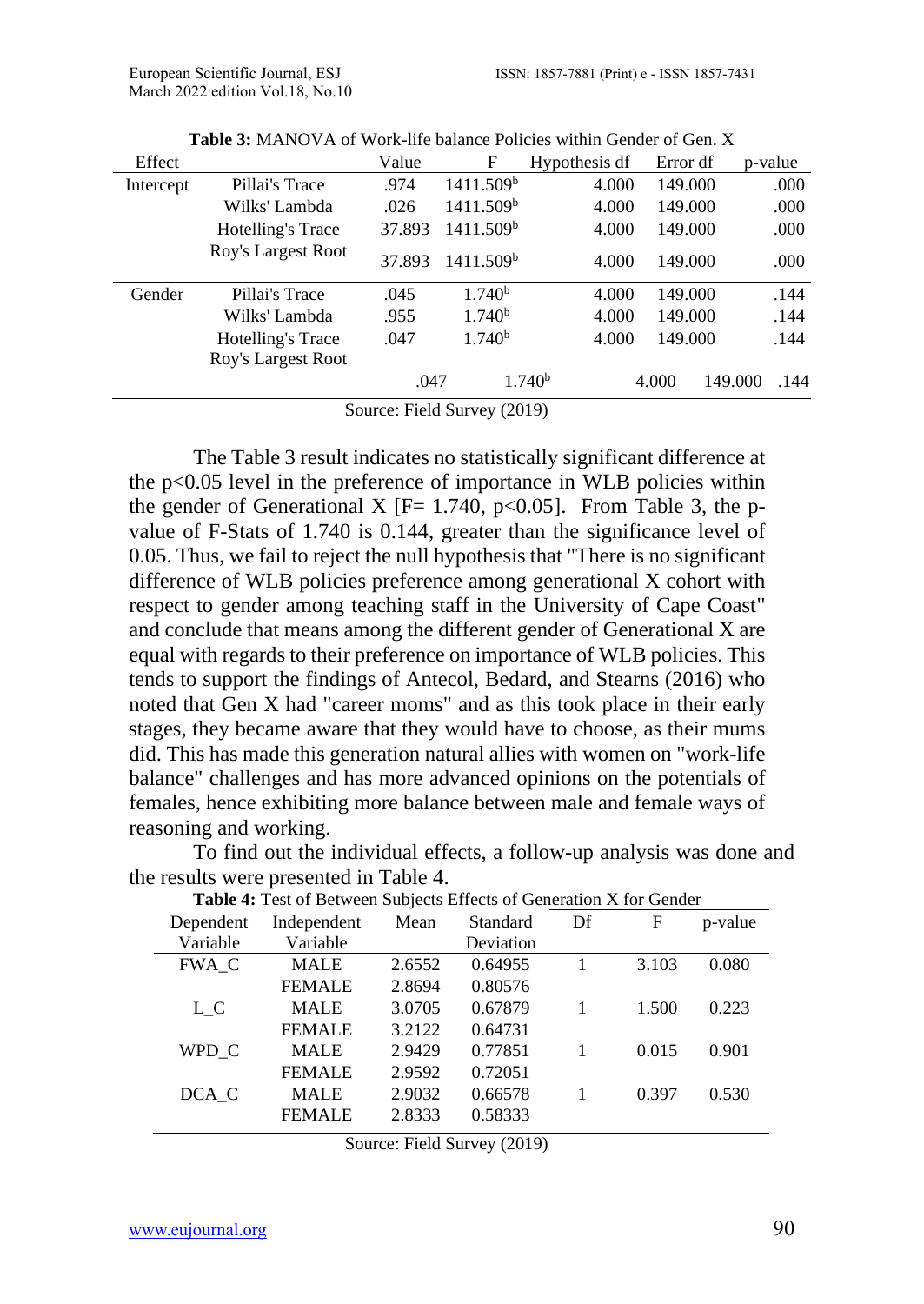From the results presented in Table 4, it can be concluded that there was no statistically significant difference between Gender (male, female) of Generation X (F  $[1] = 1.740$ , p < 0.05). Gender did not differ significantly from all the four main WLB policies  $[F(1) < 3.1040, p > 0.05]$ . Conferring from the means and contrary to the expectation, each WLB Policy Construct was valued virtually the same by gender. Therefore, the hypothesis "There is no significant difference in WLB policies preferences among generation Y cohort regarding gender among senior teaching staff in the University of Cape Coast" was supported.

The explanation for this indifference is that both males and females within Gen Y rate freedom and leisure comparatively higher than the other two generations (Gibson, Greenwood & Murphy, 2009; Twenge, 2010). In addition, in contrast to the women from the baby boom generation, the young women from Gen Y are focused on economic independence and are very career-oriented (Twenge, Campbell, Hoffman & Lance, 2010), hence will like to have the same WLB policies preference as men.

### **Baby Boomers**

In the case of the Baby Boomers, the result of the MANOVA at the 0.05 level was presented in Table 5

| Effect                          | Value  | F                                                 | Hypothesis df | Error df | p-value |  |  |
|---------------------------------|--------|---------------------------------------------------|---------------|----------|---------|--|--|
| <b>Intercept Pillai's Trace</b> | .975   | 740.010 <sup>b</sup>                              | 4.000         | 75.000   | .000    |  |  |
| Wilks'                          | .025   | 740.010 <sup>b</sup>                              | 4.000         | 75.000   | .000    |  |  |
| Lambda <sup>t</sup>             | 39.467 | 740.010 <sup>b</sup>                              | 4.000         | 75,000   | .000    |  |  |
| Hotelling's Trace               |        |                                                   |               |          |         |  |  |
| Roy's Largest Root              | 39.467 | 740.010 <sup>b</sup>                              | 4.000         | 75,000   | .000    |  |  |
| Gender Pillai's Trace           | .038   | .731 <sup>b</sup>                                 | 4.000         | 75.000   | .574    |  |  |
| Wilks' Lambda                   | .962   | .731 <sup>b</sup>                                 | 4.000         | 75.000   | .574    |  |  |
| <b>Hotelling's Trace</b>        | .039   | .731 <sup>b</sup>                                 | 4.000         | 75,000   | .574    |  |  |
| Roy's Largest Root              | .039   | .731 <sup>b</sup>                                 | 4.000         | 75.000   | .574    |  |  |
|                                 |        | $C_{211111}$ $D_{1111}$ $D_{111111}$ $D_{111111}$ |               |          |         |  |  |

**Table 5:** MANOVA of WLB Polices Within Gender of Baby Boomers

Source: Field Survey(2019)

Table 5 results indicate no statistically significant difference at the p<0.05 level in the preference of importance in WLB policies within the gender of Baby Boomers  $[F = .731, p < 0.05]$ . The p-value of Table 5 of 0.731 is 0.574 which is greater than the significance level of 0.05; thus we fail to reject the null hypothesis "There is no significant difference of WLB policies preferences among Baby Boomers generational cohort for gender among senior teaching staff in the University of Cape Coast. Thus, we concluded that means among the different genders of Baby Boomers are equal regarding their preference on the importance of WLB policies. This is because Baby Boomer women strived to "have it all" and fingered that "fitting in" and making it in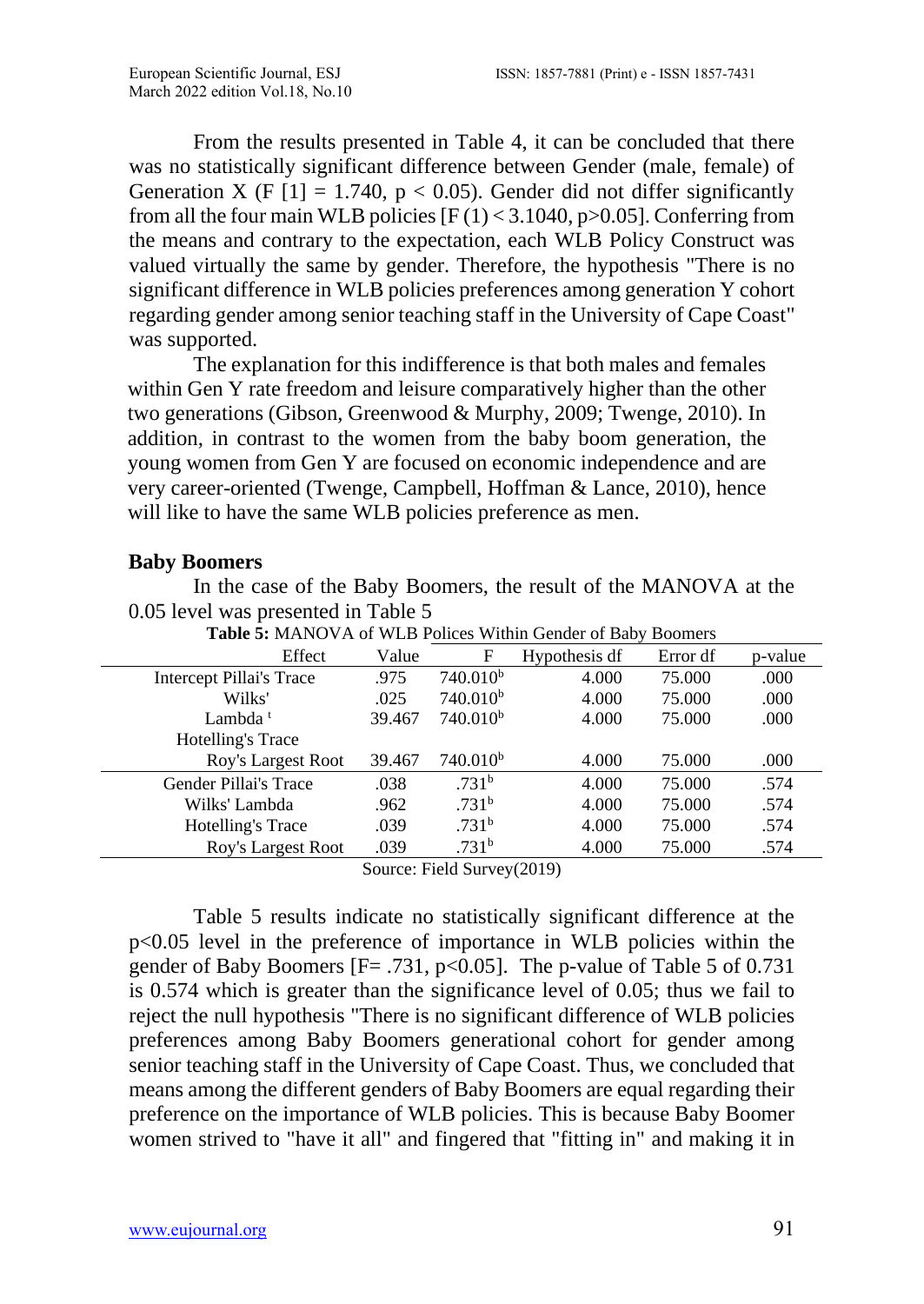the business world necessitate that they downplay their femininity (Turner, 2017). This could explain why females always wanted to be at par with men, leading to no gender differences.

The follow-up analysis was done to find out the individual effects, and the results are presented in Table 6.

| <b>Table 6:</b> Test of Between Subjects Effects of Baby Boomers for Gender |               |        |           |    |       |         |  |
|-----------------------------------------------------------------------------|---------------|--------|-----------|----|-------|---------|--|
| Dependent                                                                   | Independent   | Mean   | Standard  | Df | F     | p-value |  |
| Variable                                                                    | Variable      |        | Deviation |    |       |         |  |
| FWA C                                                                       | <b>MALE</b>   | 2.9236 | 0.56633   |    | 0.902 | 0.345   |  |
|                                                                             | <b>FEMALE</b> | 2.7920 | 0.59296   |    |       |         |  |
| $L_{C}$                                                                     | <b>MALE</b>   | 3.1418 | 0.67294   |    | 0.850 | 0.359   |  |
|                                                                             | <b>FEMALE</b> | 3.2960 | 0.73738   |    |       |         |  |
| WPD C                                                                       | <b>MALE</b>   | 3.0000 | 0.73283   |    | 0.687 | 0.410   |  |
|                                                                             | <b>FEMALE</b> | 3.1400 | 0.62115   |    |       |         |  |
| DCA C                                                                       | <b>MALE</b>   | 3.0091 | 0.61982   |    | 0.229 | 0.634   |  |
|                                                                             | <b>FEMALE</b> | 3.0800 | 0.60116   |    |       |         |  |
|                                                                             |               |        |           |    |       |         |  |

Source: Field Survey (2019)

The results presented in Table 6 indicate that there is no statistically significant difference between the Gender (male, female) of Baby Boomers (F  $[1] = 1.740$ ,  $p < 0.05$ ). Thus, gender did not differ significantly from all the four main WLB policies  $[F(1) < 3.1040, p > 0.05]$ . Conferring from the means and contrary to the expectation, each WLB Policy Construct was considered practically similar by Male and Female. Therefore, the hypothesis "There is no significant difference in WLB policies preference among Baby Boomers generational cohort regarding gender among senior teaching staff in the University of Cape Coast" was supported. This result is not surprising because both male and female baby boomers are seen as workaholics and thus tend to prioritize their work (Crampton & Hodge, 2007). In general, because both men and women of the baby boomers feel pressure to take care of children or grandchildren and aging parents simultaneously (Kupperschmidt, 2000), they would all be interested in being supported by care facilities such as care leave. Nevertheless, they would not be interested in using flexible opportunities as working from home since that is quite unusual for them (Beutell & Witting-Berman, 2008).

#### **Conclusion**

The study sought to examine WLB policies preference among generational cohorts for gender among the senior teaching staff at the University of Cape Coast. In line with literature, there were two sided views with differences in gender and WLB policies preferences. On one side, the study found gender differences between males and females of Generation Y concerning the Wellness and Personal Development Construct (F  $[1] = 6.781$ ,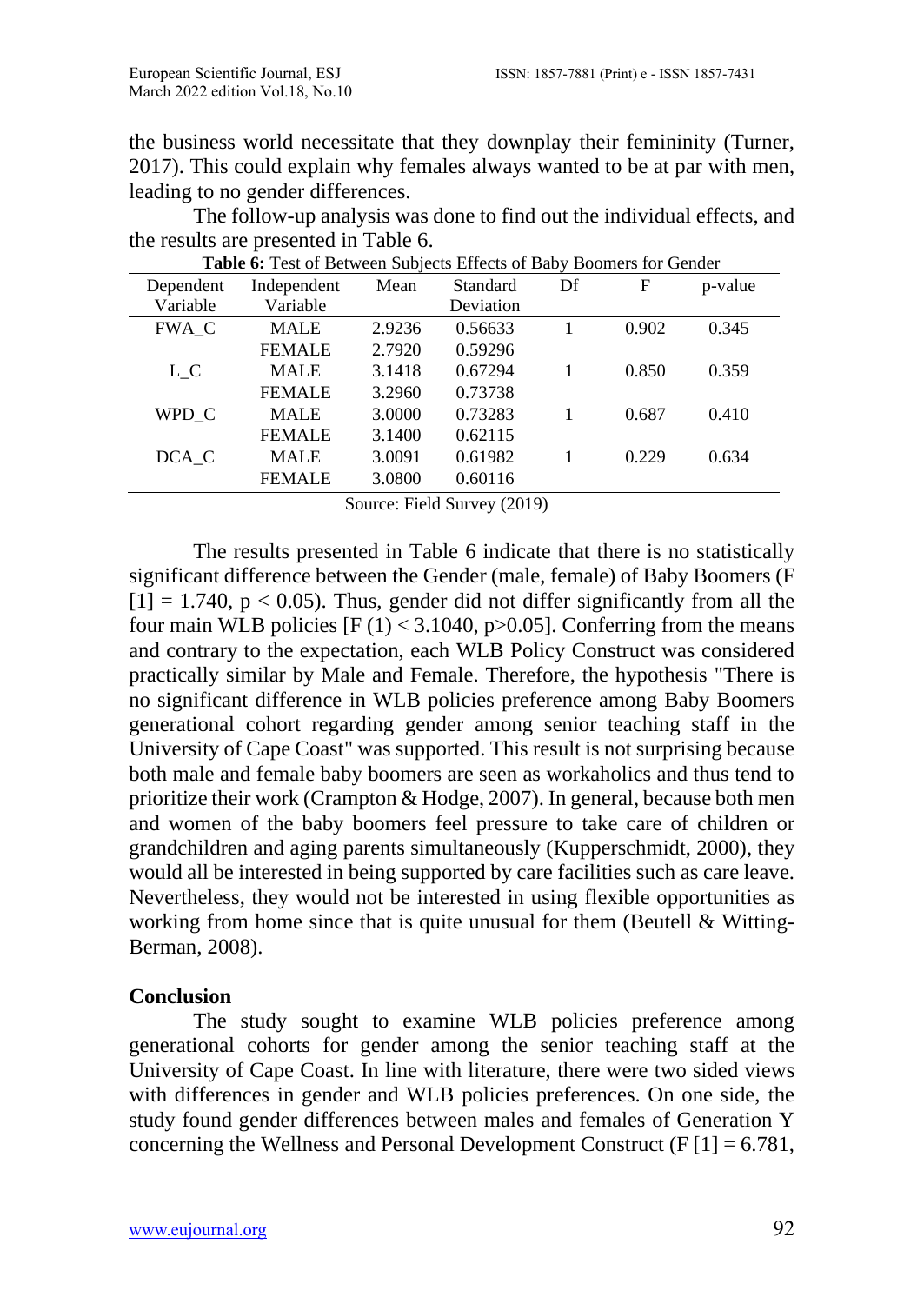$p < 0.05$ ). In this instance, there was a significant difference between the two where females showed a higher preference for wellness and personal development initiatives. However, gender did not differ significantly from Flexible Work Arrangement, Leave Arrangement and Dependent Care Assistance  $[F (1) < 1.630, p>0.05]$ . Indeed, both Males and Females were virtually the same on these three policies. Thus, while full-time working men would like to work excessively long hours and control their job context, it is with women. However, in the African context, full-time working women are confronted with narrower range of social activities outside their work due to their traditional responsibilities of caring for the family, thereby necessitating their flexible working hour arrangements. In essence, our finding suggests that lack of incentives like flexible working hours and lack of managers' care can affect men the same way as women.

Implicitly, these findings imply that, just like men, full-time working women need fair and equitable WLB policy options as well as management understanding to allow them to control and succeed in their work and nonwork roles with greater flexibility. Once managers and supervisors show greater sensitivity towards their socially constructed dilemmas, women like men will be able to balance their dual roles better, which can positively affect their career advancements (Atkinson & Hall, 2009). With both men and women facing conflict because of long working hours and excessive job demands, there is employers for both men and women greater control over how they manage the needs of their job. Once employers demonstrate greater sensitivity to men and women's gendered dilemmas about their job demands (including long working hours), they can be expected to gain more control over their WLB, which in turn, would lead to increased productivity in academia (Rafnsdóttir & Heijstra, 2013).

#### **Recommendations**

Based on this study findings, it is suggested that, rather than focusing on further developing WLB policies, practices and programmes at the institutional level, management should be sensitive to provide university senior staff a greater sense of control in managing their work and non-work lives within their given social context to attain their WLB. University authorities must understand their senior staff's gender needs. Such understanding should be followed by providing greater discretion to decide when, where, and how their job is to be done, which can bring about greater work and non-work satisfaction (McDonald, Brown & Bradley, 2005). In addition, there is a need for improved gender-friendly work-life balance options like childcare options and organisational assistance through individual breaks, childcare within institutional premises, flex schedules, working from home, and part-time work.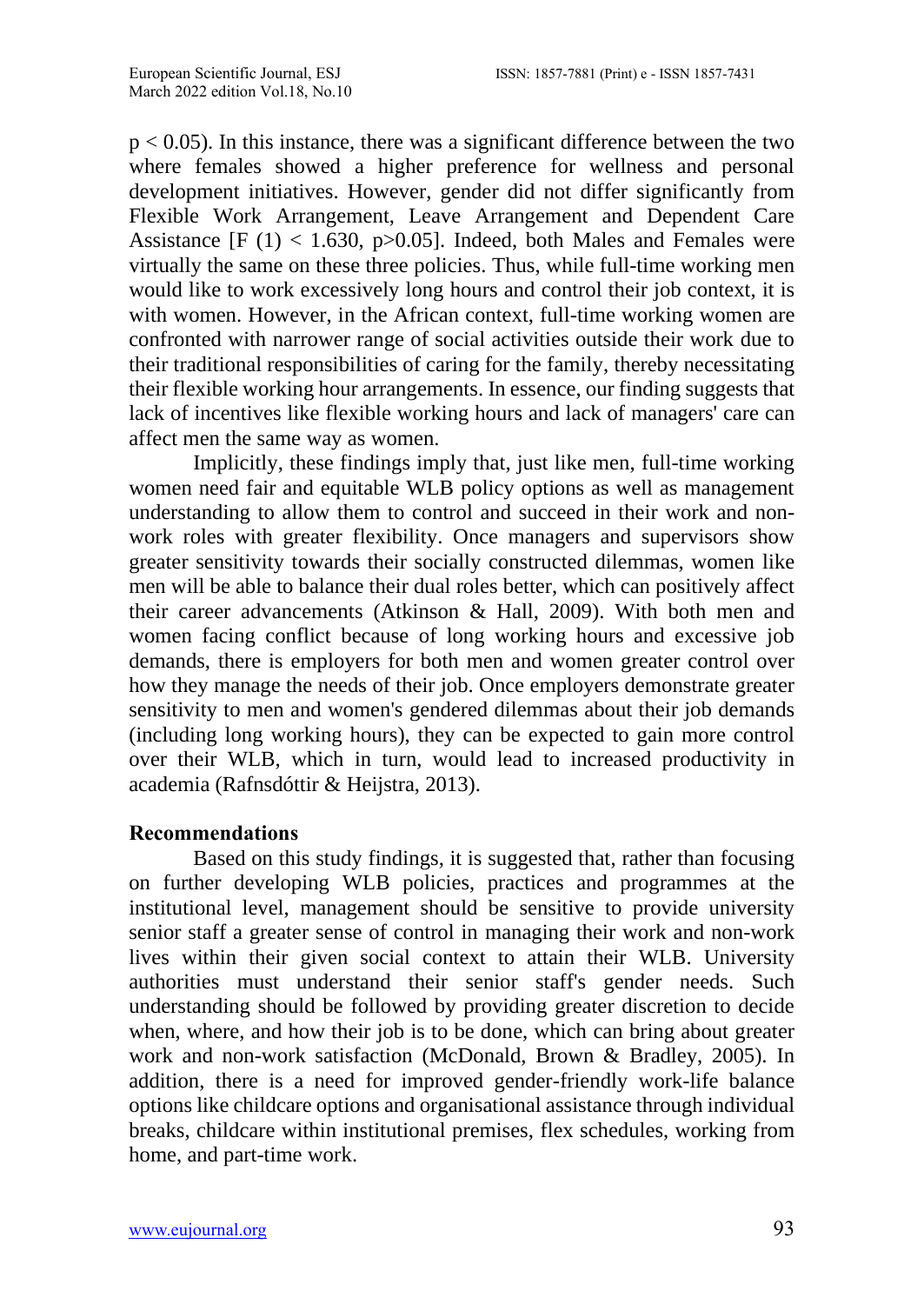Secondly, the University of Cape Coast should incorporate more Dependent Care Assistance policies, for example, special scholarships for employees' children and elder care services in their WLB policies. This is because all cohorts embrace Dependent Care Policies as a vital component of Work-life balance policies that aid in balancing their lives. When such policies are implemented, it solves issues of imbalance from the family on work, which could positively impact organisational productivity and employee performance as a whole. The government and organisations should further enhance more dependent policies because for all generations, the concept of family can never be overlooked. This could be seen from the high agreement given to Dependent Care Assistance Policies.

Thirdly, organisations must pay crucial attention to meeting the needs of Generation X in balancing their lives. The reason is that this generation is currently the largest workforce and results from the study indicated that they had the lease agreements on how the available policies were important in balancing their lives. As the generation that strongly agitated for work-life balance policies, implementers and managers must seek to satisfy their needs or fear losing them to other organisations, once this group perceives imbalance. Hence, leading to low productivity.

Also, gender should not be given much attention when handling WLB policies. Rather, the concentration of managers should be keener to generational diversity. Over the past decade, the variations between males and females at work are becoming an issue of the past as females are taking up roles meant for men and again, we have both men and women being breadwinners now.

# **Suggestions for Further Research**

The present study examined work-life balance policies among teaching staff generational cohorts at the University of Cape Coast. Further studies can be done by replicating this in other universities. Individual factors such as emotional intelligence and job engagement and environmental factors like advanced technology may affect the results and, therefore, be considered in further studies. Additionally, a comparative study of work-life balance policies among universities and widening it to cover work-life balance policies among generational cohorts for nonteaching staff could be studied.

# **References:**

1. Annor, F. (2014). *Managing work and family demands: The perspectives of employed parents in Ghana*. University of Cambridge, Cambridge: United Kingdom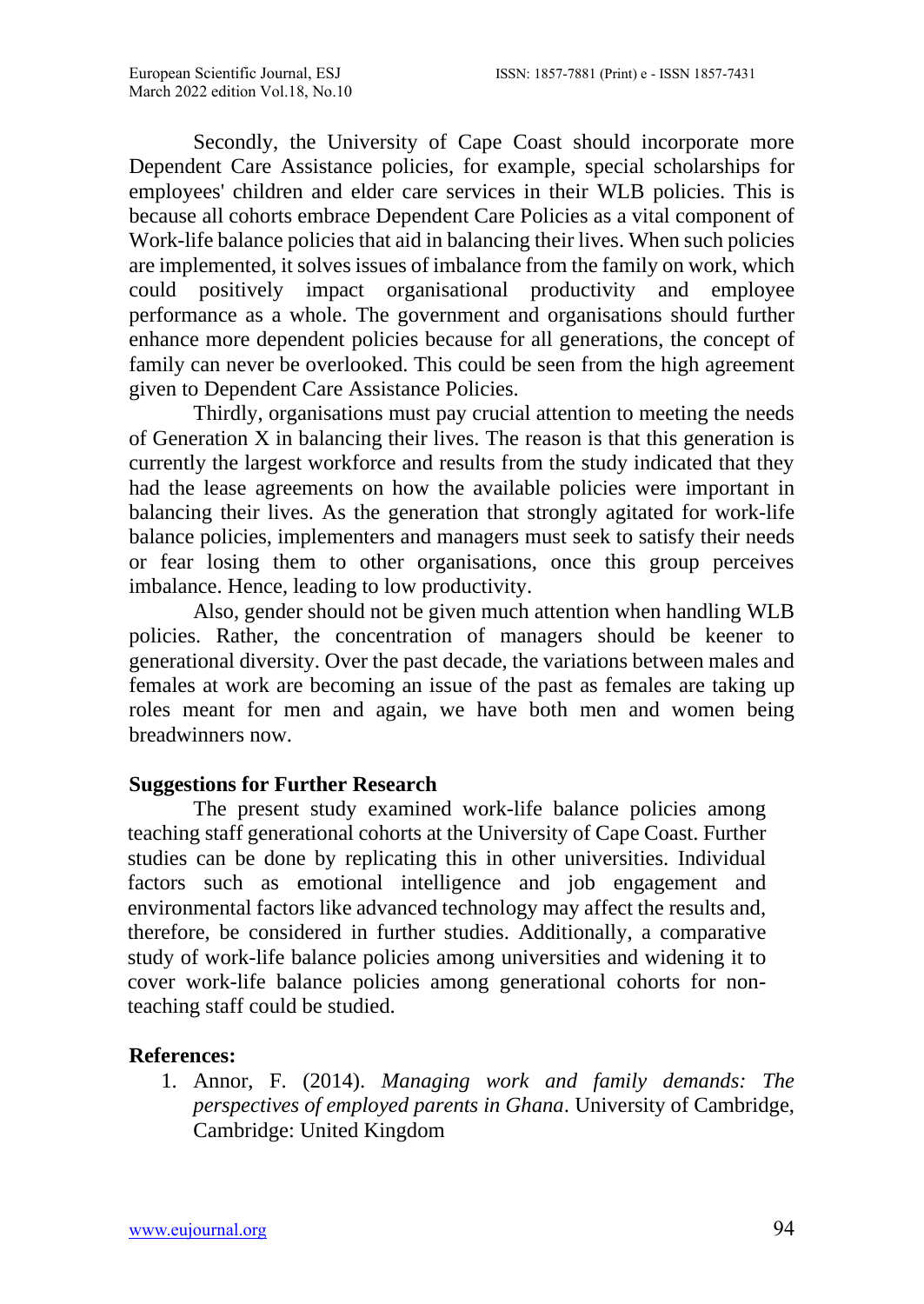- 2. Antecol, H., Bedard, K. & Stearns, J. (2018). Equal but inequitable: Who benefits from gender-neutral tenure clock stopping policies? *American Economic Review*, *108*(9), 2420-41.
- 3. Arsenault, P.M. (2004). Validating generational differences: A legitimate diversity and leadership issue. *Leadership & Organisation Development Journal*.
- 4. Atkinson, C. & Hall, L. (2009). The role of gender in varying forms of flexible working. *Gender, Work & Organisation*, *16*(6), 650-666.
- 5. Aydemir, M., Dinc, M. S., & Çağlar, M. (2016, June). How work-life balance and work values differ from generation to generation: An exploratory study. In *Proceedings of the 2nd Annual International Conference on Social Sciences (AICSS)* (pp. 77-89).
- 6. Baick, I., & E. Drew. (2006). Struggling with juggling: Gender and worklife balance in the legal professions. *Women's Studies International Focus* 29 (2), 9–22
- 7. Bannai, A. & Tamakoshi, A. (2014). The association between long working hours and health: a systematic review of epidemiological evidence. *Scandinavian Journal of Work, Environment & Health*, 5-18
- 8. Beutell, N. J., & Wittig‐Berman, U. (2008). Work‐family conflict and work-family synergy for generation X, baby boomers, and matures: generational differences, predictors, and satisfaction outcomes. *Journal of Managerial Psychology*, 23 (5) 507-523
- 9. Brough, P., Timms, C., Chan, X.W., Hawkes, A. & Rasmussen, L. (2020). Work–life balance: definitions, causes, and consequences. *Handbook of Socioeconomic Determinants of Occupational Health: From Macro-level to Micro-level Evidence*, 473-487.
- 10. Burke, R.J. & Mikkelsen, A. (2005). Gender issues in policing: do they matter?. *Women in Management Review*.
- 11. Chung, H. & Van der Lippe, T. (2018). Flexible working, work–life balance, and gender equality: Introduction. *Social Indicators Research*, 1-17.
- 12. Chung, H. & Van der Horst, M. (2018). Flexible working and unpaid overtime in the UK: The role of gender, parental and occupational status. *Social Indicators Research*, 1-26.
- 13. Costanza, D.P., Badger, J.M., Fraser, R.L., Severt, J.B. & Gade, P.A. (2012). Generational differences in work-related attitudes: A metaanalysis. *Journal of Business and Psychology*, *27*(4), 375-394.
- 14. Craig, L. & Powell, A. (2011). Non-standard work schedules, workfamily balance and the gendered division of childcare. *Work, Employment and Society*, *25*(2), 274-291.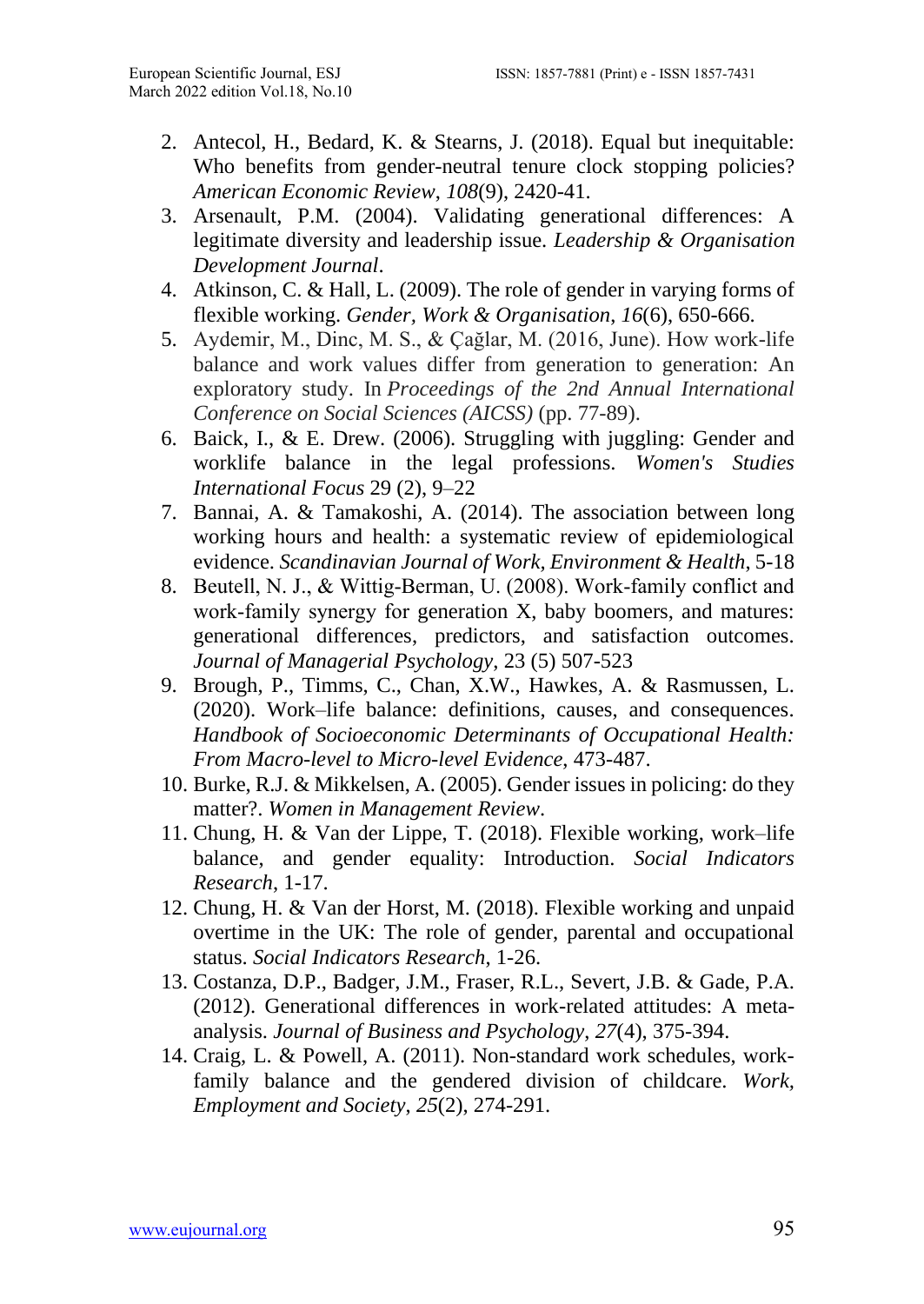- 15. Craig, L., Powell, A. & Cortis, N. (2012). Self-employment, workfamily time and the gender division of labour. *Work, Employment and Society*, *26*(5), 716-734.
- 16. Crampton, S. M., & Hodge, J. W. (2007). Generations in the workplace: Understanding age diversity. *The Business Review*, Cambridge 9(1), 16-23.
- 17. Crumpacker, M. & Crumpacker, J.M. (2007). Succession planning and generational stereotypes: should HR consider age-based values and attitudes a relevant factor or a passing fad? *Public Personnel Management*, *36*(4), 349-369.
- 18. D'Amato, A. & Herzfeldt, R. (2008). Learning orientation, organisational commitment and talent retention across generations: A study of European managers. *Journal of Managerial Psychology*.
- 19. Deyoe, R.H. & Fox, T.L. (2012). Identifying strategies to minimize workplace conflict due to generational differences. *Journal of Behavioral Studies in Business*, *5*, 1.
- 20. Directorate of Health, University of Cape Coast, Yearly Report, (2018)
- 21. Doble, N. & Supriya, M. V. (2010). Gender differences in the perception of work-life balance. *Management, 5(4),* 331-342.
- 22. Edmunds, J. & Turner, B.S. (2005). Global generations: social change in the twentieth century. *The British Journal of Sociology*, *56*(4), 559- 577.
- 23. Erdfelder, E., Faul, F. & Buchner, A. (1996). GPOWER: A general power analysis program. *Behaviour Research Methods, Instruments, & Computers*, *28*(1), 1-11.
- 24. Fapohunda, T.M. (2014). Gender influence in work life balance: Findings from Nigeria. *Global Journal of Human Resource Management*, *2*(2), 25-39.
- 25. Felstead, A., Gallie, D. & Green, F. (2002). *Work skills in Britain*, 1986-2001.
- 26. Fu, C.K.& Shaffer, M.A., (2001). The tug of work and family. *Personnel Review*.
- 27. Fujimoto, Y., Azmat, F.& Härtel, C.E. (2013). Gender perceptions of work-life balance: management implications for full-time employees in Australia. *Australian Journal of Management*, *38*(1), 147-170.
- 28. Gentry, W.A., Griggs, T.L., Deal, J.J., Mondore, S.P. & Cox, B.D. (2011). A comparison of generational differences in endorsement of leadership practices with actual leadership skill level. *Consulting Psychology Journal: Practice and Research*, *63*(1), 39.
- 29. Gibson, J.W., Greenwood, R.A & Murphy Jr, E.F. (2009). Generational differences in the workplace: Personal values,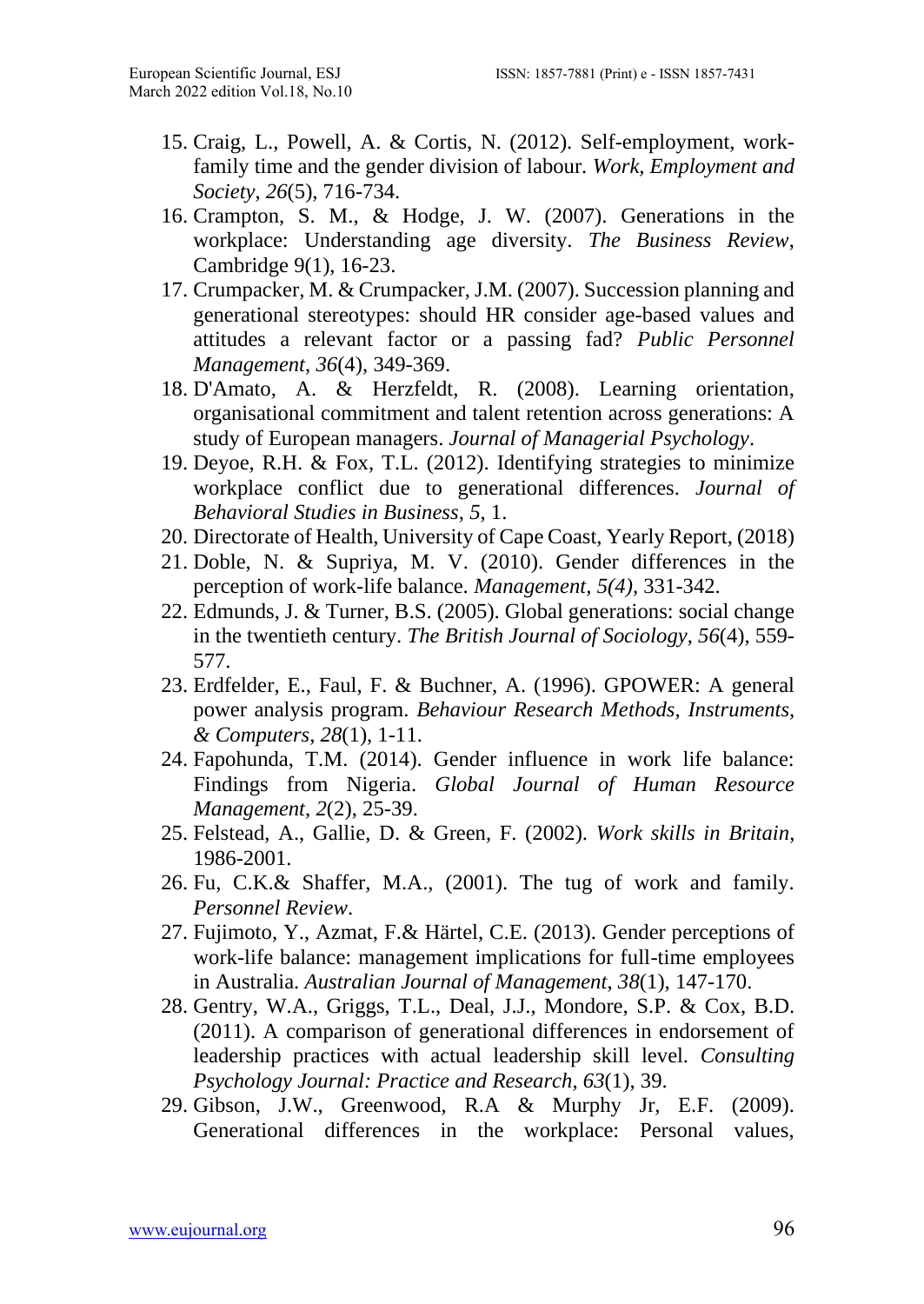behaviours, and popular beliefs. *Journal of Diversity Management (JDM)*, *4*(3), 1-8.

- 30. Greenhaus, J.H., Collins, K.M. & Shaw, J.D. (2003). The relation between work–family balance and quality of life. *Journal of Vocational Behaviour*, *63*(3), 510-531.
- 31. Grzywacz, J.G. and Carlson, D.S. (2007). Conceptualizing work family balance: Implications for practice and research. *Advances in Developing Human Resources*, *9*(4), 455-471
- 32. Howe, N. and Strauss, W. (2000). *Millennials rising: The next great generation*. Vintage.
- 33. Inglehart, R. (1997). Modernization, postmodernization and changing perceptions of risk. *International Review of Sociology*, *7*(3), 449-459.
- 34. Joshi, A., Dencker, J.C., Franz, G. & Martocchio, J.J. (2010). Unpacking generational identities in organisations. *Academy of Management Review*, *35*(3), 392-414.
- 35. Kapoor, C. & Solomon, N. (2011). Understanding and managing generational differences in the workplace. *Worldwide Hospitality and Tourism Themes*.
- 36. Klapper, L.F. & Parker, S.C. (2011). Gender and the business environment for new firm creation. *The World Bank Research Observer*, *26*(2), 237-257.
- 37. Kupperschmidt, B.R. (2000). Multigeneration employees: Strategies for effective management. *The Health Care Manager*, *19*(1), 65-76.
- 38. Labour Force Statistical Report. (2015). Accra, Ghana
- 39. Lancaster, L.C. & Stillman, D. (2002), When Generations Collide: Traditionalists, Baby Boomers, Generation Xers, Millennials: Who They Are, Why They Clash, How to Solve the Generational Puzzle at Work, HarperCollins, New York, NY
- 40. Lester, S.W., Standifer, R.L., Schultz, N.J. & Windsor, J.M. (2012). Actual versus perceived generational differences at work: An empirical examination. *Journal of Leadership & Organisational Studies*, *19*(3), 341-354.
- 41. Lewis, D., (2008). *Convention: A philosophical study*. John Wiley & Sons.
- 42. Lewis, S., Brannen, J. & Nilsen, A. eds. (2009). *Work, families and organisations in transition: European perspectives*. Policy Press.
- 43. Lingard, H. & Francis, V. (2005). The decline of the 'traditional' family: work-life benefits as a means of promoting a diverse workforce in the construction industry of Australia. *Construction Management and Economics*, *23*(10), 1045-1057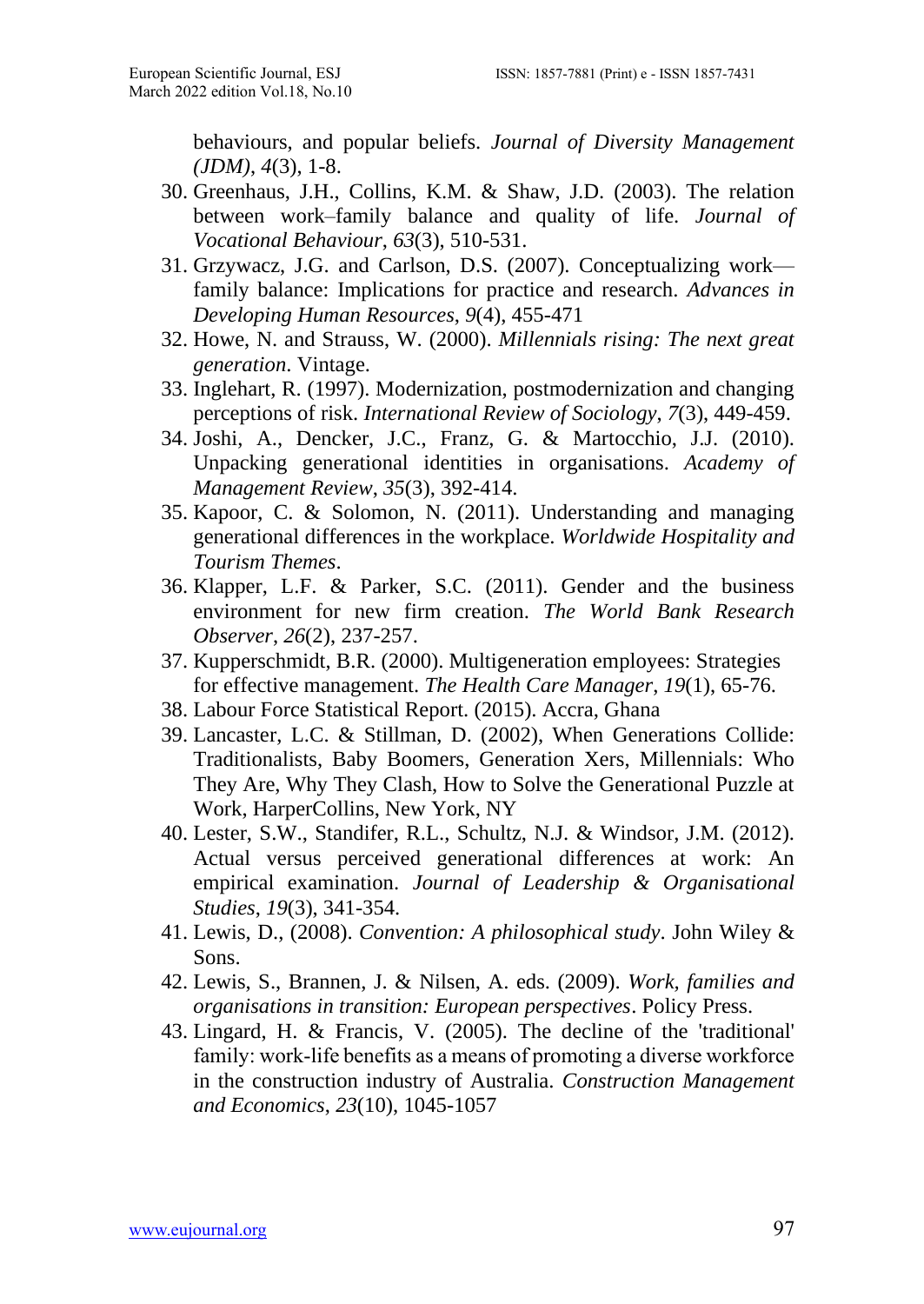- 44. Mabokela, R.O., & Mlambo, Y.A. (2015) "*The older women are men*:" navigating the academic terrain, perspectives from Ghana. *High Education* 69**,** 759–778.
- 45. McDonald, P., Brown, K. & Bradley, L. (2005). Explanations for the provision‐utilisation gap in work‐life policy. *Women in Management Review*.
- 46. Meenakshi, M.S.P. & Ravichandran, K. (2013). Quality of Work Life– The Need of the Hour.
- 47. Nwagbara, U., (2020). Institutions and organisational work-life balance (WLB) policies and practices. *Journal of Work-Applied Management*
- 48. Oblinger, D., Oblinger, J.L. & Lippincott, J.K. (2005). *Educating the net generation*. Boulder, Colo.: EDUCAUSE, c2005. 1 v.(various pagings): illustrations.
- 49. Oláh, L.S., Kotowska, I.E. & Richter, R. (2018). The new roles of men and women and implications for families and societies. In *A Demographic perspective on gender, family and health in Europe* (41- 64). Springer, Cham.
- 50. Oloyede, (2012). Effective work/life strategies: Working couples, work conditions, gender and life quality. *Social Problems* 47 (3), 291– 326
- 51. Parker, C. C. (2007). Generational differences in work life balance Attitudes. A thesis submitted to the Department of Psychology of the State University of New York for the degree of MS.
- 52. Pasamar, S. & Valle, R. (2015). Antecedents of work–life involvement in work–life issues: institutional pressures, efficiency gains or both? *The International Journal of Human Resource Management*, *26*(8), 1130-1151.
- 53. Pocock, B., Skinner, N. & Pisaniello, S.L. (2010). *How much should we work: working hours, holidays and working life: the participation challenge*. Adelaide: Centre for Work+ Life, University of South Australia.
- 54. Porter, S., & Ayman, R. (2010). Work flexibility as a mediator of the relationship between work- family conflict and intention to quit. *Journal of Management and Organisation, 16*, 411- 424.
- 55. Rafnsdóttir, G.L. & Heijstra, T.M. (2013). Balancing work–family life in academia: The power of time. *Gender, Work & Organisation*, *20*(3), 283-296.
- 56. Rogler, L.H. (2002). Historical generations and psychology: The case of the Great Depression and World War II. *American Psychologist*, *57*(12),1013.